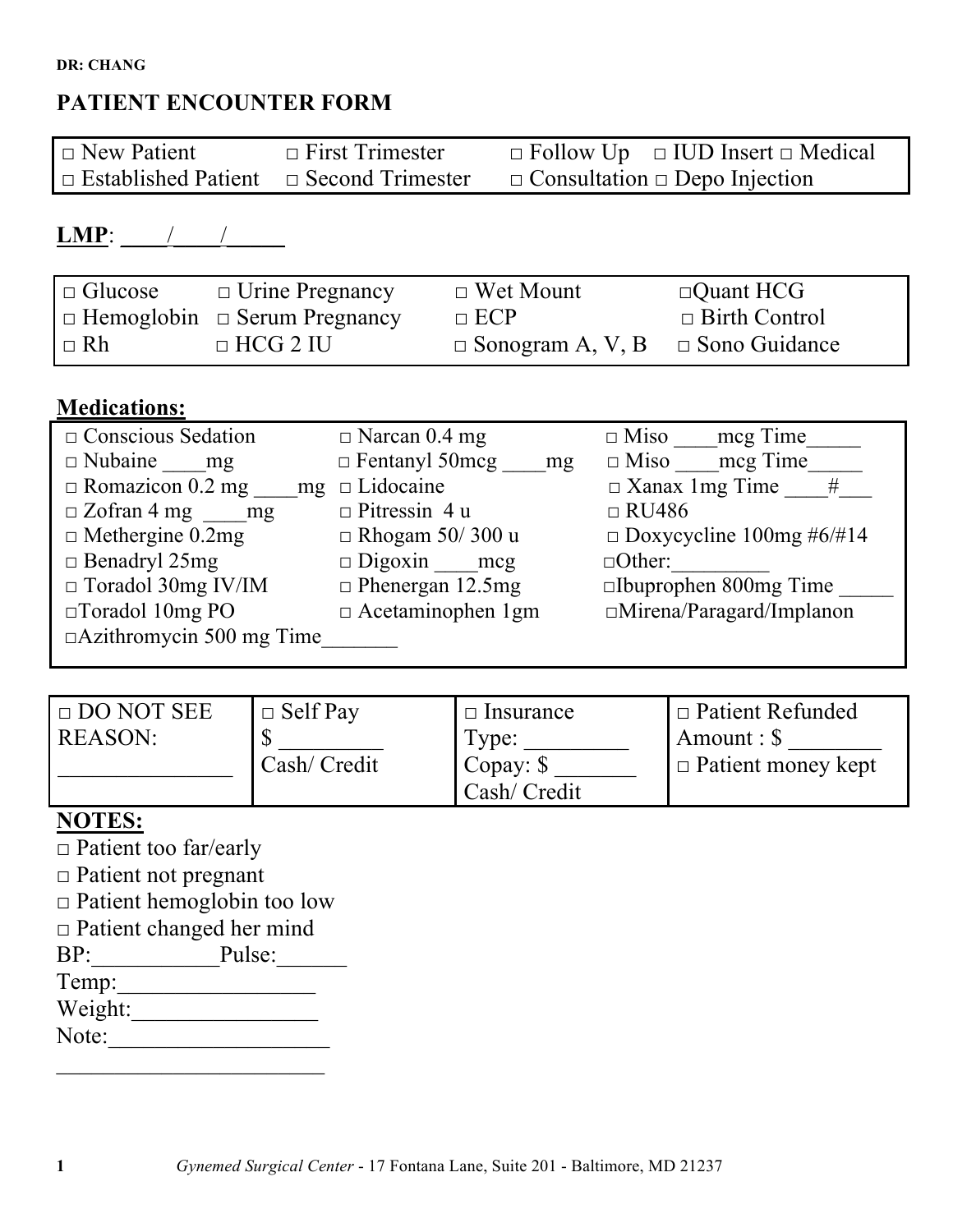# **ULTRASOUND**

# **PATIENT INSTRUCTIONS for MEDICAL ABORTION**

You have decided to have a medical abortion. The following instructions will help you guide the process at home.

# **IN THE OFFICE:**

You have taken mifepristone (Mifeprex, RU486) in the office today. We do not expect you to have any side effects from this medication and you can continue your normal activities as planned.

# **AT HOME:**

You have been given misoprostol (Cytotec) tablets to use at home to expel the pregnancy. The medications may cause side effects including: nausea, vomiting, diarrhea and fever. We will provide you with prescriptions of medications that will reduce the side effects and assist with comfort throughout the procedure.

# **30 minutes before inserting the misoprostol (optional):**

- You can take one prochlorperazine (Compazine) tablet to prevent nausea.
- You can take one acetaminophen/codeine tablet to help with the discomfort.
- You can take 800mg of ibuprofen (4 of the over-the-counter strength) to help with the discomfort.

It is easier to prevent side effects than to get them to go away after they have started. You can use all or none of the above medications prior to starting the process. It is your choice.

# **8-48 hours after taking the mifepristone:**

You have been given one set of four misoprostol (Cytotec) tablets.

- You need to put all four misoprostol tablets between your cheek and gums (2 on each side), let them dissolve for 30 minutes and then swallow them with water.
- You may want to put a maxi-pad in place prior to using the misoprostol.
- You should have someone with you to assist you if your symptoms are severe.

You can insert the misoprostol between and and

# **Antibiotics:**

You have been given a prescription for antibiotics to prevent infection after the abortion. You should start the medication the day that you take the mifepristone in our office or before the misoprostol (4 tabs). Antibiotics are either:

- Azithromycin 500mg take ONE tablets at once.
- Doxycycline 100mg take 2 times a day for 7 days.
- Amoxicillin 500mg take every 8 hours.

# **What to expect:**

You will start to cramp and bleed approximately 1 to 4 hours after taking the Misoprostol tablets. The majority of patients will have heavy bleeding and pass the pregnancy tissue within 24 – 48 hours. Some women may have lighter bleeding for several days and then pass clots and pregnancy tissue.

Bleeding: You may experience bleeding that is much heavier than your normal menstrual period. You may also pass clots that may seem very large at times. The bleeding will decrease but may continue irregularly for until your next normal menstrual cycle.

Cramping: You may experience cramping that is much more intense than your normal menstrual cycle. You can use a variety of medications to be comfortable during the abortion process. These medications include: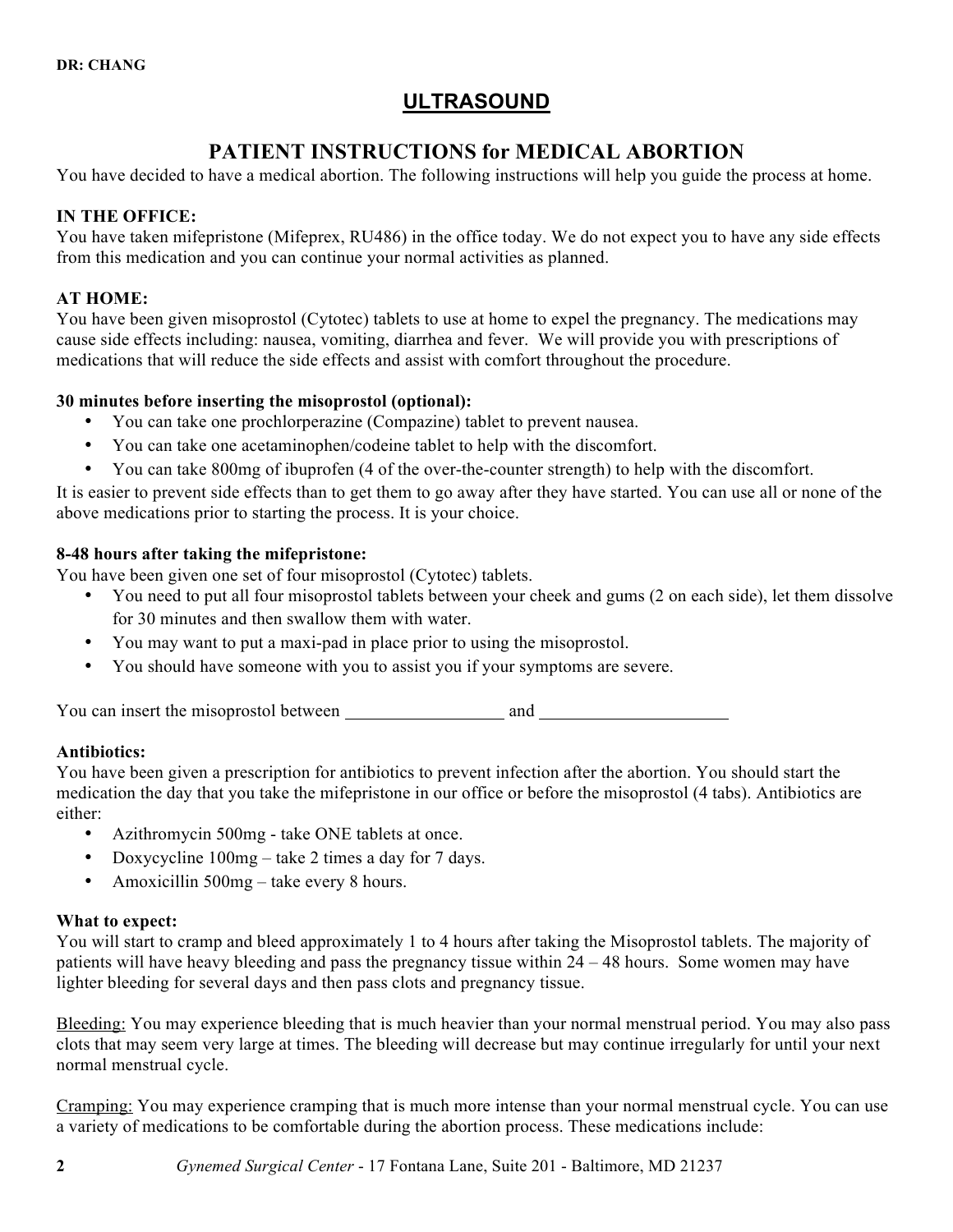- Ibuprofen 800mg (Motrin or Advil, 4 of the over-the-counter strength) every 8 hours or
- Naproxen sodium 500mg (Aleve, two of the over-the-counter strength) every 12 hours
- Tylenol #3, one or two every 4-6 hours

You may take Tylenol #3 with either the ibuprofen or naproxen sodium. Do not take ibuprofen and naproxen sodium together. Do not take extra acetaminophen (Tylenol) with the Tylenol #3.

Nausea and vomiting: It is normal to experience nausea and vomiting for up to 24 hours after taking misoprostol . You may continue using the prochlorperazine (Compazine) every 6-8 hours as needed for nausea.

## **Once you have begun bleeding**:

- DO NOT put anything in the vagina for 2 weeks. No tampons, douching or sex.
- DO NOT take a tub bath or use a swimming pool or hot tub for 1 week
- Avoid heavy lifting (over 25 pounds ) for 1 week

**Contact our office:** Please call our office at 410-391-1000 if you experience any of the following symptoms:

- No bleeding for 24hours after the misoprostol
- Soaking 2 maxi-pads an hour for more than two hours
- Fever higher than 100.4
- Abdominal pain or discomfort not relieved by pain medication
- Nausea, vomiting, chills, fever or diarrhea more than 24 hours after taking the misoprostol

## **If your symptoms are severe and you feel like you are experiencing a medical emergency, please call 911 or go to the nearest emergency room.**

## **Birth Control:**

Pills, patch and Nuvaring: You can start these birth control methods on the first Sunday after you use the misoprostol.

Depo-provera (the shot): We will give you a prescription to get the medication and you will bring it to our office and get the injection the day of your follow-up visit.

Nexplanon, Mirena and Paragard: We can place any of these methods on the day of your follow-up visit.

## **Follow-Up:**

Your follow up appointment is extremely important to confirm that the abortion was complete. You should have a follow up appointment 1-2 weeks after taking the misoprostol tablets. Please return to Gynemed for your follow up visit. Your follow up visit is scheduled for

If you are unable to keep this appointment, please call us at 410-391-1000 to reschedule.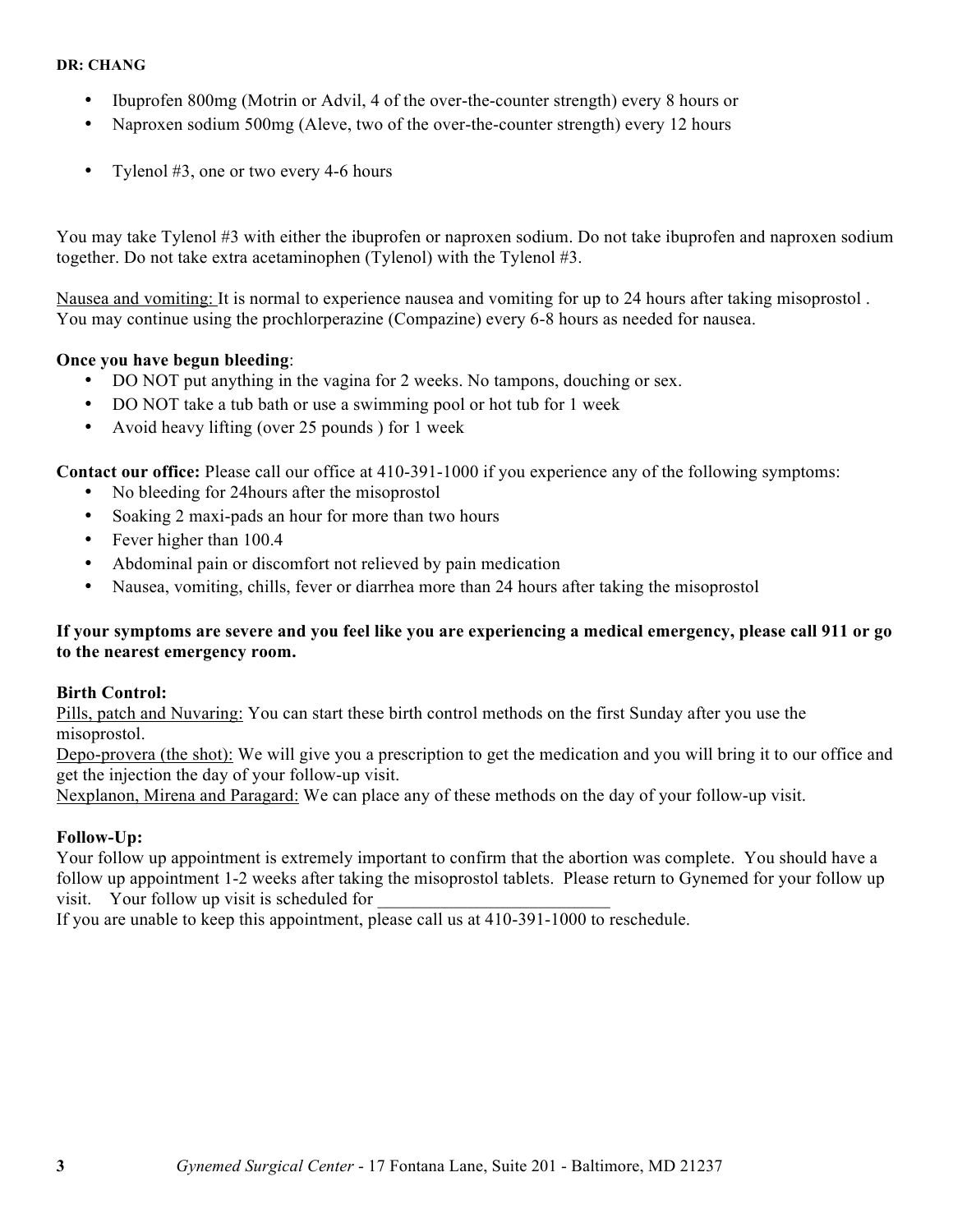| Race Race |                                                                                                                                                                                                                                  |
|-----------|----------------------------------------------------------------------------------------------------------------------------------------------------------------------------------------------------------------------------------|
|           | Home Phone North Discovery North Phone North Discovery 2012 10:30 North Discovery 2012 10:40 North Discovery 2013                                                                                                                |
|           | Employer<br>Cocupation Cocupation Cocupation Cocupation Cocupation Cocupation Cocupation Cocupation Cocupation Cocupation Cocupation Cocupation Cocupation Cocupation Cocupation Cocupation Cocupation Cocupation Cocupation Coc |
|           |                                                                                                                                                                                                                                  |
|           | Relationship Policy # Policy # Group # Group # Group # C                                                                                                                                                                         |
|           |                                                                                                                                                                                                                                  |
|           |                                                                                                                                                                                                                                  |
|           |                                                                                                                                                                                                                                  |

# *Patient Registration Form & Consent for Medical Treatment*

# **REQUEST FOR MEDICAL TREATMENT**

I request that Gynemed Surgical Center provide me with medical treatment. If the clinicians at Gynemed Surgical Center are unable to provide me care for the symptoms that I present, they will provide me with a referral to an appropriate provider.

I have completely and accurately disclosed my medical history including: allergies, current medical treatment, surgical history, and any medications or other drugs previously or current being used.

I consent to all applicable testing that is a necessary part of my care. This includes blood drawing, ultrasounds and collection of specimens for evaluation.

I will be given information about the test(s), treatment(s), procedure(s), and contraceptive method(s) to be provided, including the benefits, risks, possible complications, and alternate choices. I understand that I should ask questions about anything I do not understand. I understand that a clinician is available to answer any questions I may have.

No guarantee has been given to me as to the results that may be obtained from any services I receive. I know that it is my choice whether or not to have services. I know that at any time, I can change my mind about receiving medical care.

I understand that if tests for certain sexually transmitted infections are positive, reporting of positive results to public health agencies is required by law.

I will be given referrals for further diagnosis or treatment if necessary. I understand that if referral is needed, I will assume responsibility for obtaining and paying for this care. I have been told how to get care in case of an emergency.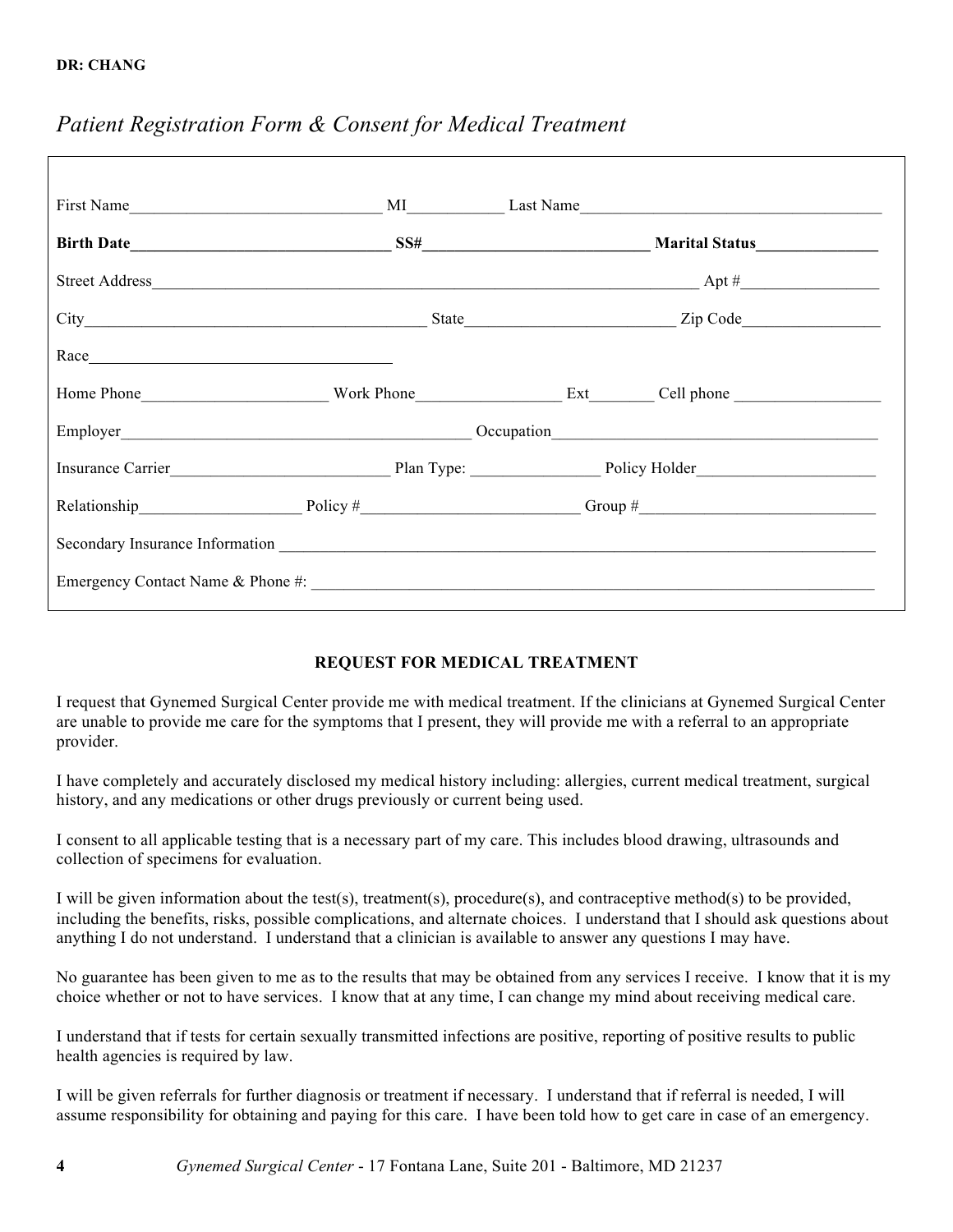I understand that I must tell the staff if language interpreter services are necessary to my understanding of the written or spoken information given during my health care visits. I understand that free interpretive services may not be immediately available and I may need to be referred to another health care facility to provide the services necessary for my care.

I understand that confidentiality will be maintained as described in Gynemed Surgical Centers *Notice of Health Information Privacy Practices*. I consent to the use and disclosure of my health information as described in *Notice of Health Information Privacy Practices*. I acknowledge receipt of Gynemed Surgical Center's notice of health information practices.

I understand that any personal belongings such as; money, jewelry, cell phones, wallets etc... That are lost or stolen, Gynemed Surgical Center will not be held responsible. Please leave personal belongings with driver.

I hereby request that a person authorized by Gynemed Surgery Center provide appropriate evaluation, testing, and treatment (including a birth control drug or device, if I request it).

The *Patient Rights and Responsibilities*, including the facilities policy on advance directives, were made available to me at least 24 hours prior to my scheduled appointment.

Signature of patient \_\_\_\_\_\_\_\_\_\_\_\_\_\_\_\_\_\_\_\_\_\_\_\_\_\_\_\_\_\_\_\_\_\_\_\_\_\_\_\_\_\_\_\_\_\_\_\_\_\_\_\_\_\_

Date  $\Box$ 

Signature of witness Amanda C.(Electronic Signature)

Date  $\Box$ 

Signature of legal guardian (if applicable)<br>
Signature of legal guardian (if applicable)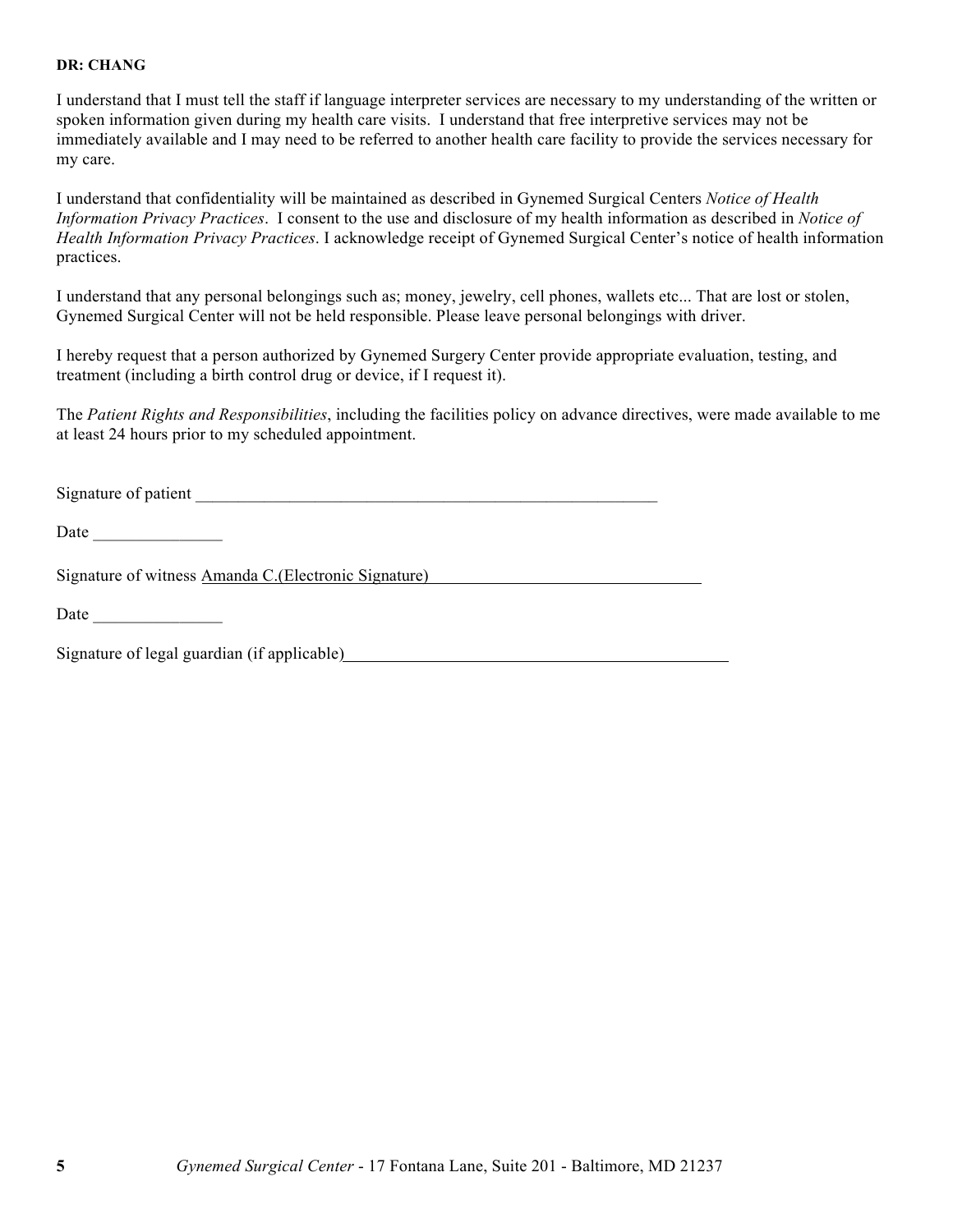# **Financial and Insurance Billing Policy**

Patient with active health insurance coverage through a carrier with whom this practice contracts must have their benefits verified before each visit. Third-party billing is offered with the following conditions:

- **1) Full estimated co-payment, co-insurance, and any unmet deductible are due at the time of service according to posted payment policies. The estimated co-payment, co-insurance, or unmet deductible may not be the actual charge once the claim has been processed by the insurance carrier. Patients may receive a refund for overpayment or a balance bill.**
- **2) Patients must provide insurance card and photo identification at each visit.**
- **3) Patients are fully responsible for obtaining any necessary referral before the appointment time.**

*Although the practice staff makes every effort to obtain accurate information from the insurance carrier, verification of benefits is not a guarantee that an insurance carrier will fully or partially pay a claim.* The insurance carrier makes the payment determination, based upon the plan's level of coverage and associated policies, upon receiving the claim.

I hereby request the direct payment of medical benefits be made to David M. O'Neil, M.D. and Gynemed Surgical Center (which are two separate entities) for any services rendered to me. I authorize any holder of medical information about me to release this information to my insurance carrier or its intermediaries, to the Health Care Financing Administration and its agents, to my attorney, or to another physician's office.

*I understand that because these services are performed for me, I am financially responsible for all charges whether or not paid by my insurance carrier.* If payment is fully or partially denied, I understand that my insurance carrier expects the practice to bill me directly for services rendered, and I agree to be personally and fully responsible for payment. If I fail to pay the balance of my account in a timely manner, I understand that my account may be turned over to a collections agency. I agree to pay all costs associated with this action including collection fees, attorney fees, and court costs.

Patient Signature: \_\_\_\_\_\_\_\_\_\_\_\_\_\_\_\_\_\_\_\_\_\_\_\_\_\_\_\_\_\_\_\_\_\_\_\_\_\_\_\_\_\_\_\_\_\_\_\_\_ Date: \_\_\_\_\_\_\_\_\_\_\_\_\_\_\_\_\_\_\_

| Gynemed Surgical Center Schedule of Common |                                                           |                    |        |                     |                                                                                                                                               |
|--------------------------------------------|-----------------------------------------------------------|--------------------|--------|---------------------|-----------------------------------------------------------------------------------------------------------------------------------------------|
|                                            | <b>CPT Code</b>                                           | <b>Description</b> | Charge | <b>CPT Code</b>     | <b>Description</b>                                                                                                                            |
|                                            |                                                           |                    |        | Charge              |                                                                                                                                               |
| 99203                                      | Office Visit                                              | 95.00              | 59840  | Surgical D & C      | 500.00                                                                                                                                        |
| 76830                                      | Sonogram, TV                                              | 90.00              | 56302  |                     |                                                                                                                                               |
| 36415                                      | Venipuncture                                              | 25.00              | -----  | <b>Facility Fee</b> | 850.00                                                                                                                                        |
| 86901                                      | Rh Typing                                                 | 15.00              | 99212  | Follow-Up Visit     | 45.00                                                                                                                                         |
| 90782/J2790                                | RhoGam injection                                          | 140.00             |        |                     |                                                                                                                                               |
|                                            |                                                           |                    |        |                     | The actual amount paid by an insurance carrier will be based upon the plan's coverage level and contracted fee schedule. Please refer to your |
|                                            | Explanation of Benefits (E.O.B.) for payment information. |                    |        |                     |                                                                                                                                               |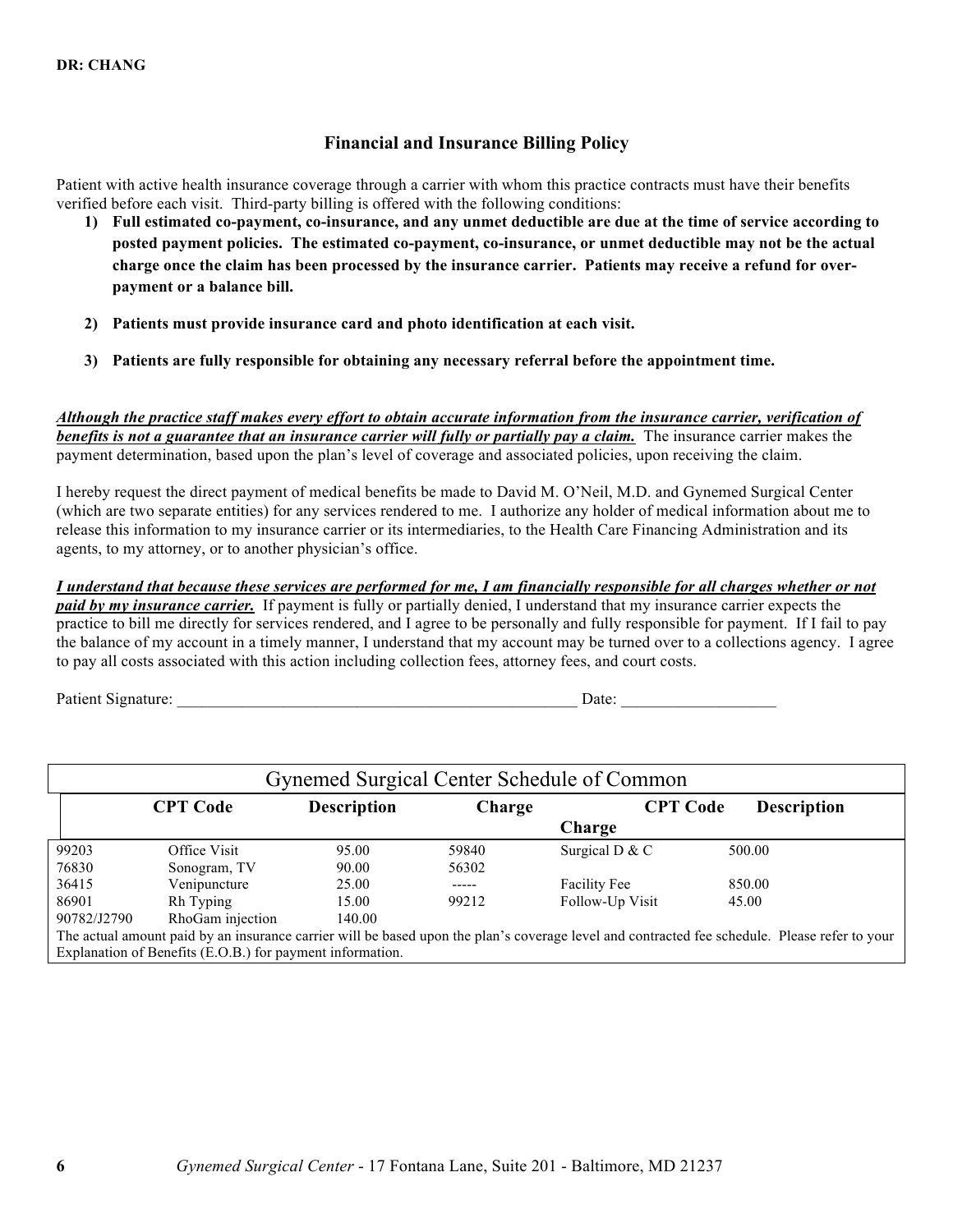## *INFORMATION FOR SELF-PAY PATIENTS*

In order to make our services accessible to patients lacking health insurance coverage, our practice offers a significant discount for self-pay patients. We offer our surgical abortion service at a discounted package price that includes transvaginal sonogram, blood testing and RhoGam injection for Rh negative patients, surgical procedure with IV sedation, antibiotics, and birth control pills if appropriate. Patients are assumed to have had a positive pregnancy test before their appointment for surgical abortion. Patients are responsible for calling Gynemed to schedule their follow-up appointment for approximately two weeks after their procedure.

(Gestation determined by sonogram at Gynemed Surgical Center)

| Up to $12.0$ weeks LMP                                           | \$360.00 | $17.1 - 18.0$ weeks LMP |          | \$1035.00 |
|------------------------------------------------------------------|----------|-------------------------|----------|-----------|
| $12.1 - 14.6$ weeks LMP                                          | \$360.00 | $18.1 - 19.0$ weeks LMP |          | \$1440.00 |
| $12.1 - 14.6$ weeks LMP with twins                               | \$540.00 | $19.1 - 20.0$ weeks LMP |          | \$1620.00 |
| $15.0 - 16.0$ weeks LMP                                          | \$720.00 | $20.1 - 21.0$ weeks LMP |          | \$2000.00 |
| $16.1 - 17.0$ weeks LMP                                          | \$860.00 | $21.1 - 22.0$ weeks LMP |          | \$2200.00 |
| Second trimester second day NO SHOW fee (No Show on surgery day) |          |                         | \$125.00 |           |
| Medical abortion for those less than 10 weeks LMP                |          | \$390.00                |          |           |
| Follow-Up Visit (within 10 days)                                 | 45.00    |                         |          |           |
|                                                                  |          |                         |          |           |

**\* Note: Patients with health insurance coverage will never pay more than the discounted package price, regardless of liability indicated by their insurance carrier.**

# **In the event the procedure is not performed for whatever reason or circumstance, patients will be charged for any of the following services that are performed.**

| Transvaginal sonogram     | \$90.00 | Physician Exam / Consult | \$75.00                     |
|---------------------------|---------|--------------------------|-----------------------------|
| Abdominal sonogram        | \$90.00 |                          |                             |
| Blood draw / testing      | \$25.00 | Urine pregnancy test     | \$10.00 FREE ON MON & THURS |
| <b>Staff Consultation</b> | \$30.00 | Serum pregnancy test     | \$25.00                     |

**Note: Any laboratory work performed outside of Gynemed Surgical Center (including, but not limited to HCG quantitative pregnancy tests) will be billed by the outside laboratory. Gynemed Surgical Center has no involvement with laboratory billing.** 

**Self-pay patients who later wish to submit a claim to their insurance carrier should contact Gynemed Surgical Center which will submit the claim on the patient's behalf based upon the regular fee schedule. The patient will receive the appropriate refund if and when the practice receives reimbursement from the insurance carrier.**

**Patient Signature:**  $\qquad \qquad$  Date: <u>Date:</u>  $\qquad \qquad$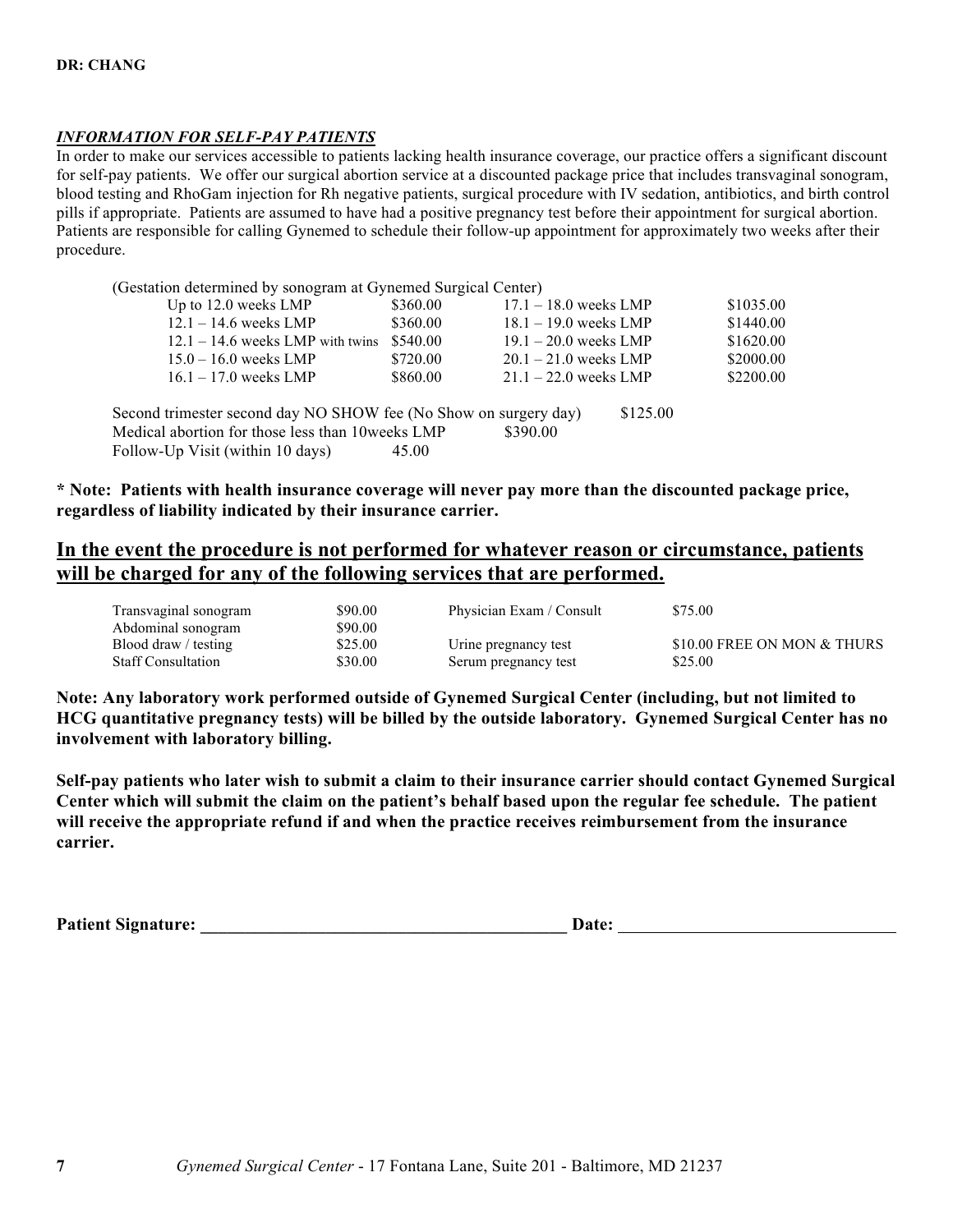## **Consent for Purposes of Treatment, Payment, and Healthcare Operations**

#### Gynemed Surgical Center

Although this form is no longer required for HIPPA compliance, you are being asked to sigh this form because it is either required for state or other compliance. If you have any questions about this form please contact our present Office Manager.

#### CONSENT

I consent to the use or disclosure of my protected health information by Gynemed Surgical Center for the purpose of diagnosing me or providing treatment to me, for obtaining payment for my health care bills, or to conduct the health care operations of this organization. I understand that diagnosis or treatment of me by my physician may be dependent upon my consent as evidenced by my signature on this document.

#### RESTRICTION ON THE DISCLOSURE OF MY PROTECTED HEALTH INFORMATION

I understand that I have the right to request that this organization restrict the way my protected health information is used or disclosed in order to treat me to obtain payment or for the other healthcare operations of the organization. The organization is not required to agree to the restrictions that I may request, but if the organization does agree to a restriction that I request, the restriction is binding on the organization and on the staff.

#### REVOKE CONSENT

I have the right to revoke this consent, in writing, at any time, except to the extent that my physician or this organization already has taken action based upon this consent.

#### DEFINITION OF PROTECTED HEALTH INFORMATION

My "protected health information" means health information, including my demographic information such as but not limited to my age, my occupation, and the address at which I live, collected from me and created or received by my physician, another health care provider, a health plan, my employer, a health care clearinghouse, or any other entity that uses or creates health information about and that has a business relationship with this organization. This protected health information relates to my past, present or future physical or mental health or condition and either identifies me, or there is a reasonable basis to believe that the information might identify me. It does not include certain education records covered by the Family Education Rights and Privacy Act and records held by a covered entity in its role as an employer those exclusions may not apply to you as a patient of this practice.

#### RIGHT TO REVIEW THE NOTICE OF PRIVACY PRACTICES

I understand that I have the right to review this organization's Notice of Privacy Practices before I sign this consent document. That document has been provided to me. The Notice of Privacy Practices describes the way my protected health information will be uses or disclosed during my treatment, during the payment of my bills, or during the performance of the health care operations of this organization. The Notice of Privacy Practices for this organization is provided in the Waiting Area. This Notice of Privacy Practices also describes my rights and this organization's duties with respect to my protected health information.

Gynemed Surgical Center reserves the right to change the privacy practices that are described in the Notice of Privacy Practices by accessing the organization's website, calling or faxing the office and requesting that a revised copy be sent to me in the mail, or by asking for a revised notice at the time of my next appointment.

 $\_$  , and the state of the state of the state of the state of the state of the state of the state of the state of the state of the state of the state of the state of the state of the state of the state of the state of the

Signature of Patient or Personal Representative Date

Name of Patient or Personal Representative Description of Representative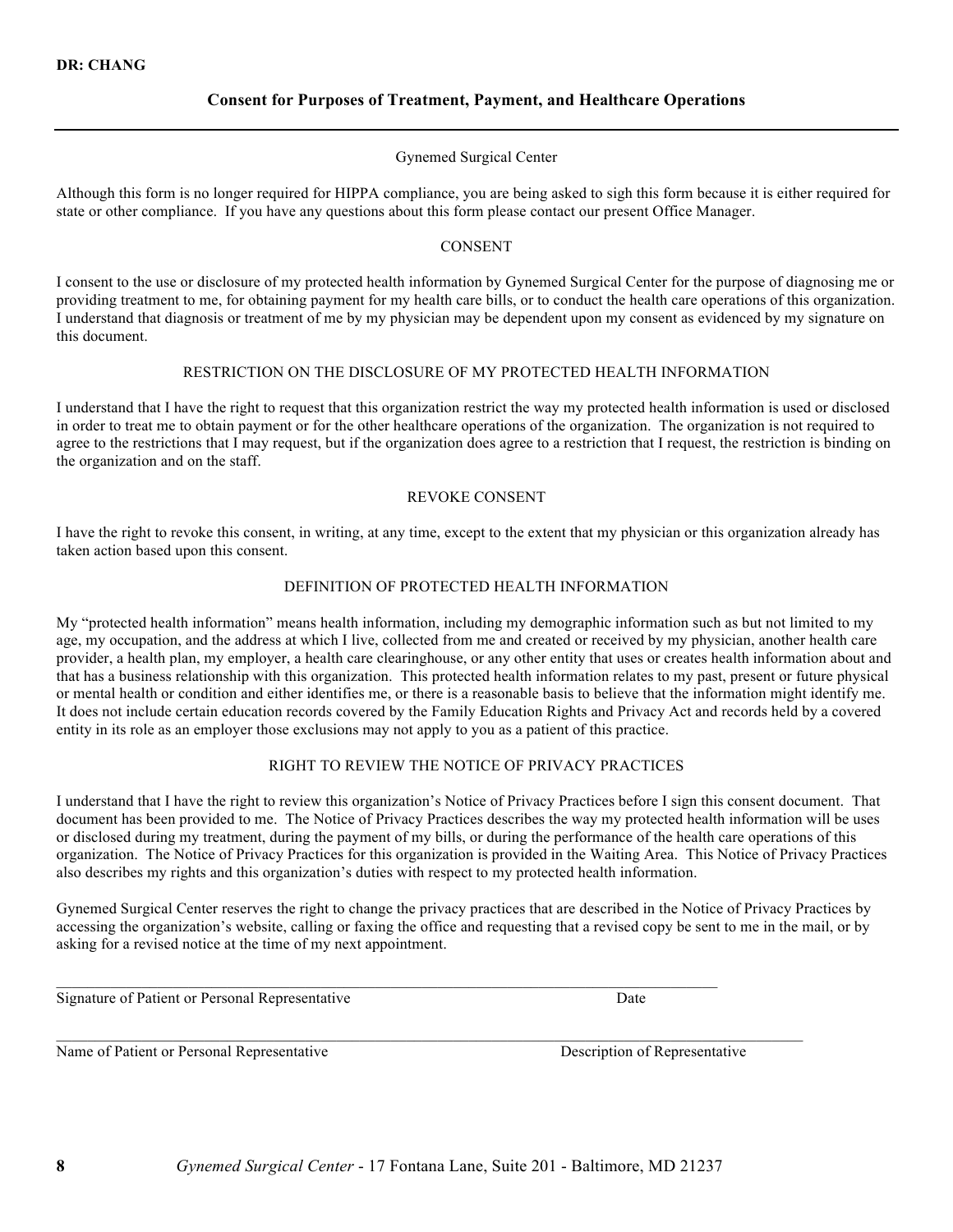# **INFORMED CONSENT for MEDICAL ABORTION**

# **Initials**

| I, ________________, am ______ years old, and was born on _______________. I hereby request and consent to have a medical abortion by the providers of Gynemed Surgical Center. I fully<br>understand the purpose of this process is to terminate my pregnancy. This is my personal decision,<br>and no one has coerced me or compelled me to make this decision.                                                                                                                                                                                                                                     |
|-------------------------------------------------------------------------------------------------------------------------------------------------------------------------------------------------------------------------------------------------------------------------------------------------------------------------------------------------------------------------------------------------------------------------------------------------------------------------------------------------------------------------------------------------------------------------------------------------------|
| I understand that the alternatives to the abortion procedure are parenting and adoption. I also<br>understand that surgical abortion is an alternative to medical aborton. I choose the medical method<br>for my abortion.                                                                                                                                                                                                                                                                                                                                                                            |
| I am under eighteen years of age.<br>I understand that if I require emergency hospital treatment, my parent(s) or legal guardian may be<br>contacted.                                                                                                                                                                                                                                                                                                                                                                                                                                                 |
|                                                                                                                                                                                                                                                                                                                                                                                                                                                                                                                                                                                                       |
|                                                                                                                                                                                                                                                                                                                                                                                                                                                                                                                                                                                                       |
| Gynemed Surgical center encourages young women to discuss their pregnancy and options with a<br>parent, relative or trusted adult. Under 1992 state law, the parent(s) of women under age 18 must be<br>notified before an abortion is performed, unless specific conditions exist (see below).<br>Parent has accompanied their minor daughter to Gynemed Surgical Center and acknowledges<br>minor's abortion decision.<br>Parental Acknowledgement: I hereby acknowledge that I am fully aware that my daughter<br>has requested an abortion and that the physician intends to perform an abortion. |
|                                                                                                                                                                                                                                                                                                                                                                                                                                                                                                                                                                                                       |
| In Accordance with Maryland State Law, minor's parent has not been notified of patient's                                                                                                                                                                                                                                                                                                                                                                                                                                                                                                              |
| intention to have an abortion because:                                                                                                                                                                                                                                                                                                                                                                                                                                                                                                                                                                |
| The minor is mature and capable of giving informed consent to an abortion<br>$\circ$                                                                                                                                                                                                                                                                                                                                                                                                                                                                                                                  |
| Notification would not be in best interest of minor<br>$\circ$                                                                                                                                                                                                                                                                                                                                                                                                                                                                                                                                        |
| Notice may lead to physical or mental abuse of minor<br>$\circ$                                                                                                                                                                                                                                                                                                                                                                                                                                                                                                                                       |
| Minor patient does not live with parent or guardian<br>$\circ$                                                                                                                                                                                                                                                                                                                                                                                                                                                                                                                                        |
| Minor Patient's Signature                                                                                                                                                                                                                                                                                                                                                                                                                                                                                                                                                                             |
|                                                                                                                                                                                                                                                                                                                                                                                                                                                                                                                                                                                                       |
| Physician's Signature                                                                                                                                                                                                                                                                                                                                                                                                                                                                                                                                                                                 |
|                                                                                                                                                                                                                                                                                                                                                                                                                                                                                                                                                                                                       |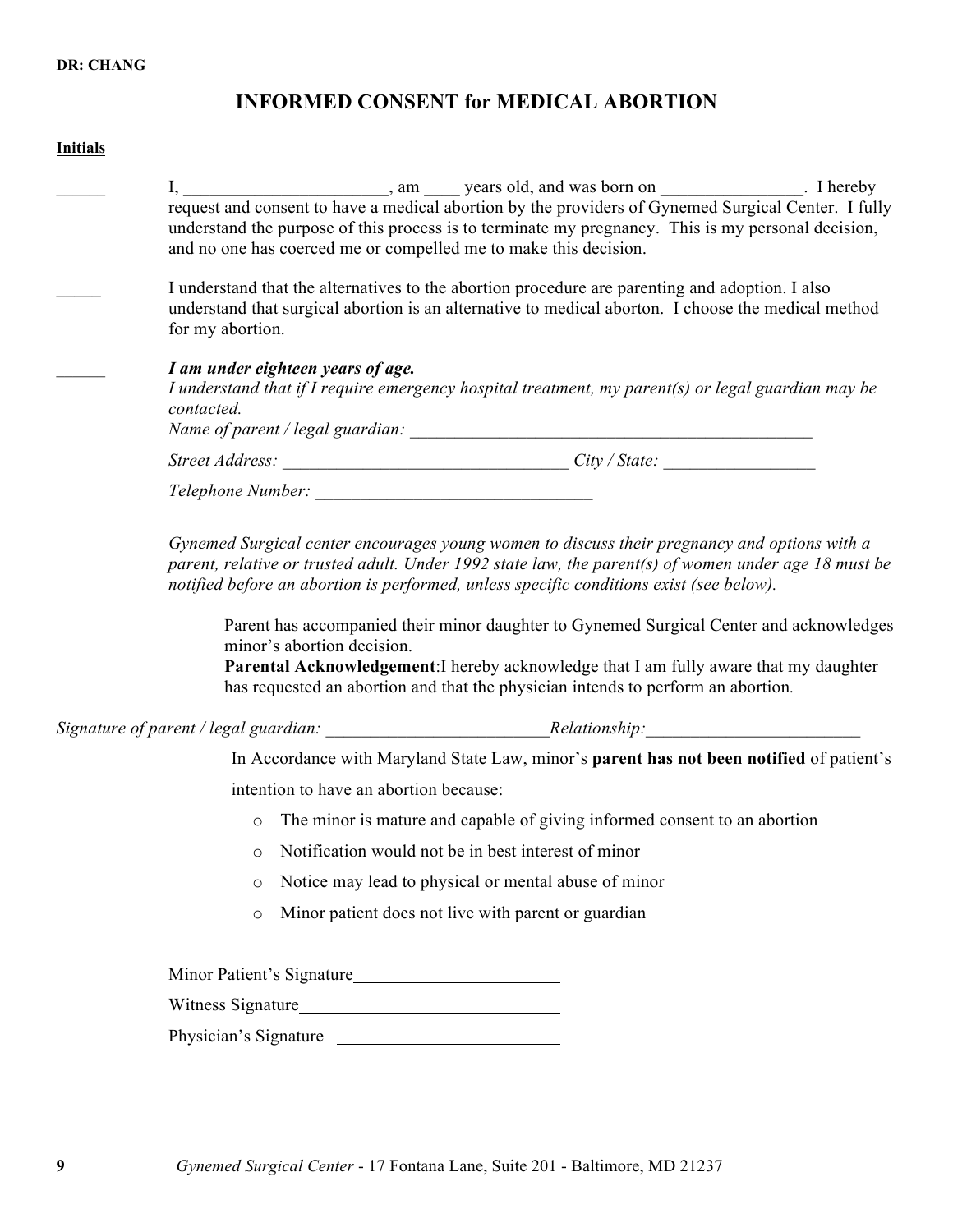|           | I understand that a medical abortion is a very safe procedure, but like any medical procedure, there<br>are risks. I understand that complication are not common but do include the following:                                                                                                                                                                                                                                                                      |
|-----------|---------------------------------------------------------------------------------------------------------------------------------------------------------------------------------------------------------------------------------------------------------------------------------------------------------------------------------------------------------------------------------------------------------------------------------------------------------------------|
| ٠         | Continuing pregnancy: 5 to 8 out of 100 women who have a medical abortion will still be<br>pregnant after taking the medications. Continuing pregnancy may also be due to multiple<br>pregnancies, double uteri, or ectopic pregnancy. A surgical procedure would be required, and an<br>ectopic pregnancy may require hospitalization and treatment.                                                                                                               |
|           | Incomplete abortion: tissue left inside the uterus which may cause bleeding or infection. A<br>surgical procedure may be required to empty the uterus.                                                                                                                                                                                                                                                                                                              |
| $\bullet$ | Hematometra: trapped blood clots in the uterus which may cause severe cramping and<br>abdominal pain. A surgical procedure may be required to empty the uterus.                                                                                                                                                                                                                                                                                                     |
| $\bullet$ | Infection: including the fallopian tubes and ovaries. Infection is rare and occasionally<br>hospitalization and antibiotics may be required. Clostridium Sordellii is a bacteria that has<br>caused infections in women after medical abortion and in some cases these infections resulted in<br>death.                                                                                                                                                             |
| $\bullet$ | Hemorrhage: heavy bleeding which may require evaluation and/or hospitalization and further<br>treatment. In rare instances a blood transfusion may be required.                                                                                                                                                                                                                                                                                                     |
| $\bullet$ | Emotional problems: Although most women report relief, some women may experience<br>depression or guilt following an abortion. Our staff is available to help women deal with these<br>feelings or provide appropriate referrals.                                                                                                                                                                                                                                   |
|           | I consent to the administration of misoprostol (Cytotec) and mifepristone (Mifeprex) to end my<br>pregnancy. I understand that these medications cause cramping, nausea, vomiting and /or vaginal<br>bleeding. I understand that these medications can cause birth defects and I agree to return to the<br>center to confirm that the abortion was successful. I understand that if the abortion is not complete I<br>will be required to have a surgical abortion. |
|           | I consent to the exchange of medical records between Gynemed Surgical Center and any other<br>provider, physician, hospital, or clinic pertaining to my medical treatment.                                                                                                                                                                                                                                                                                          |
|           | In the event of an emergency, I authorize the physician at Gynemed Surgical Center to provide emergency care using<br>his / her medical judgment, including transfer to a local hospital. I understand that patient confidentiality cannot be<br>preserved if transfer to a hospital is necessary.                                                                                                                                                                  |

In the event of an emergency, I authorize Gynemed Surgical Center to contact the following individual:

| 1000000000 | $\cdot$ $\cdot$                                                                                                 |
|------------|-----------------------------------------------------------------------------------------------------------------|
| me         | latıonshıp:                                                                                                     |
|            | the contract of the contract of the contract of the contract of the contract of the contract of the contract of |

| <b>Street Address:</b> | $\mathrm{C}$ ity /<br>State: |  |
|------------------------|------------------------------|--|
|                        |                              |  |

Telephone Number:

I understand that I would be financially responsible for any expenses arising from complications from the abortion procedure. I understand such complications can be caused by my own condition or conduct and through no fault of the physician.

I understand the instructions for the process including the importance of follow-up care. I have been given a printed copy of the discharge instructions. I agree to call Gynemed Surgical Center regarding any questions or complications I may have.

**10** *Gynemed Surgical Center* - 17 Fontana Lane, Suite 201 - Baltimore, MD 21237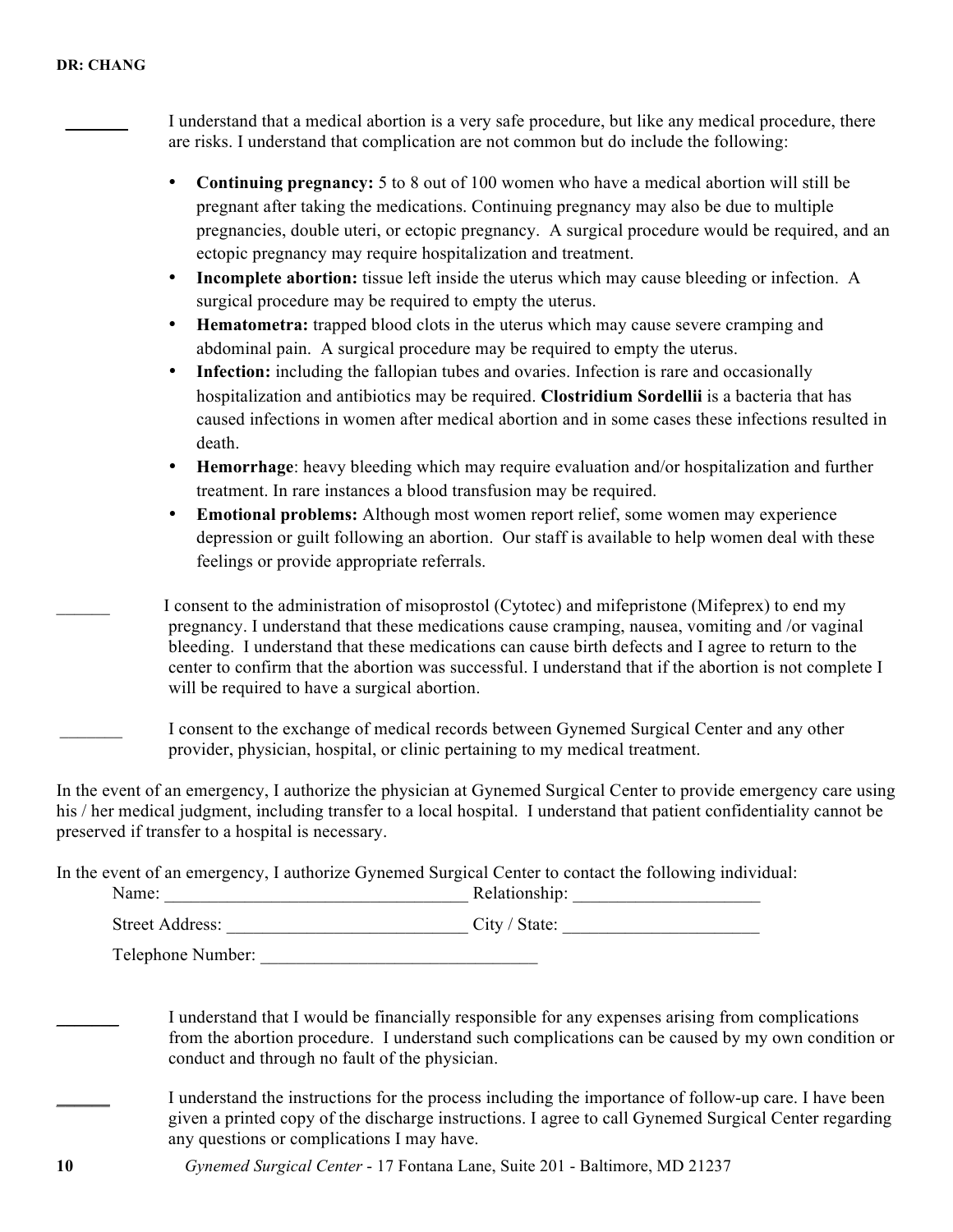I understand Gynemed Surgical Center has the right to refuse me services for whatever reason they deem appropriate.

**I have read and understand the above information including PATIENT RIGHTS AND REPONSIBILITIES. I understand the above risks and accept these risks. I consent and have decided to take Mifeprex and Misoprostol to end my pregnancy.**

| Patient Signature: | Jate: |  |
|--------------------|-------|--|
|                    |       |  |

Signature of Gynemed Surgical Center Witness: Amanda C.(Electronic Signature)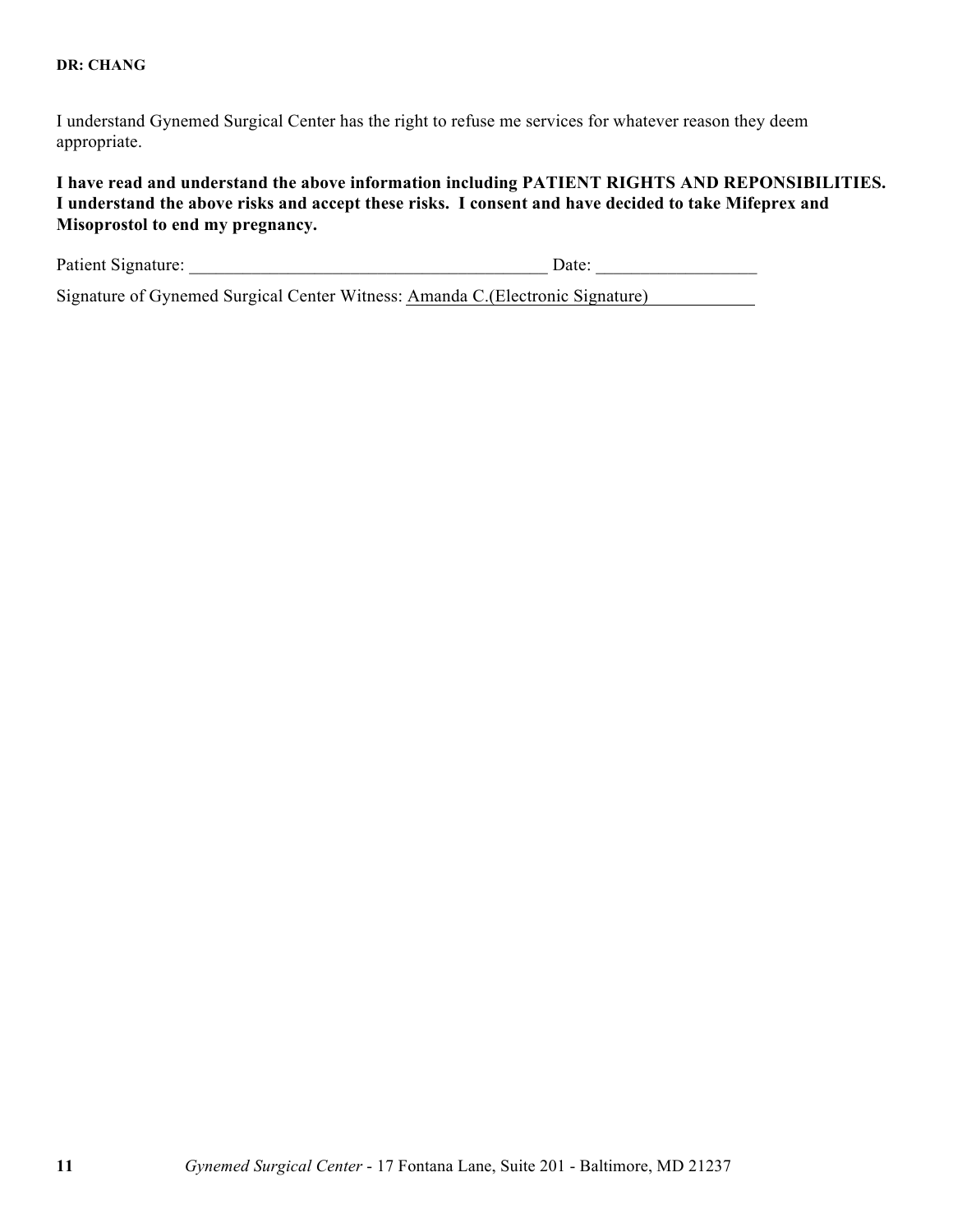## **COMBINED HORMONAL CONTRACEPTIVE METHODS (CHCM) CONSENT FORM**

This fact sheet explains the good things and the possible problems of CHCM. If you do not understand all the information, or if you have any questions, please ask your clinician/counselor.

**What is it?** CHCM include the birth control pill, the birth control vaginal ring, and the birth control patch. They are safe and effective methods of birth control. They are methods which must be used correctly and consistently. You should choose one of these methods of birth control only after reading this fact sheet and discussing your birth control needs with a counselor.

## **How do CHCM prevent pregnancy?**

Each of your ovaries contains thousands of unripe eggs. About half way between the start of one period and the start of the next period, an egg ripens and is released into the tube of the uterus. This is called ovulation. CHCM prevent this from happening. The hormones also thicken your cervical mucus so sperm are not able to swim through it.

**Who may take CHCM?** Most women can safely use these methods throughout their reproductive years as long as they do not have specific medical problems which would create a health risk.

## **Who should not take CHCM?**

You should not use these methods if:

- you are or suspect you may be pregnant
- you have abnormal vaginal bleeding that has not yet been evaluated
- you presently have serious liver disease
- you have ever had any kind of growth in the liver
- you are being treated for or have a history of cancer in the breast
- you have a lump in the breast that has not yet been evaluated
- you are being treated for or have a history of any estrogen-dependent cancer you are being treated for blood clots in the

body or have a history of every having a blood clot/hypercoagulability (Known thrombogenic mutations (e.g. Factor V Leiden, Prothrombin mutation, Lupus Anticoagulant, Protein C, Protein S and Antithrombin deficiencies)

- you have ever had a stroke
- you are 35 years of age or older and you smoke cigarettes

• migraine with aura or neurological change If you now have or have had a health problem such as migraine headaches, heart disease, high blood pressure, diabetes or gallbladder disease, or are a heavy cigarette smoker, tell your clinician so that she or he may decide if it is safe for you to take these methods. Each of these problems can be made worse by the use of CHCM.

It is known that if a woman smokes cigarettes while using CHCM, she is at higher risk of medical problems. Therefore, women who use these methods are advised not to smoke.

# **COMMON PROBLEMS**

CHCM can have side effects in some women. Fortunately, the side effects are usually not serious. While taking these methods the following problems could occur:

# **MINOR PROBLEMS**

- nausea
- spotting between periods<br>• less menstrual bleeding
- less menstrual bleeding
- breast tenderness
- weight gain
- headaches
- depression
- high blood pressure
- darkening of the skin or face
- worsening of acne
- hair loss or increase in hair growth
- decreased sex drive

## **MAJOR PROBLEMS**

- blood clots of the leg or lung (risk is less than that of being pregnant)
- stroke or heart attack
- liver tumors
- gallbladder disease

## **How effective are CHCM?** If CHCM

are used perfectly (as directed and other instructions are followed), only about 1 in 1,000 women may become pregnant within the first year. CHCM are only effective while you are taking them. As soon as you stop taking these methods you are no longer protected from pregnancy

.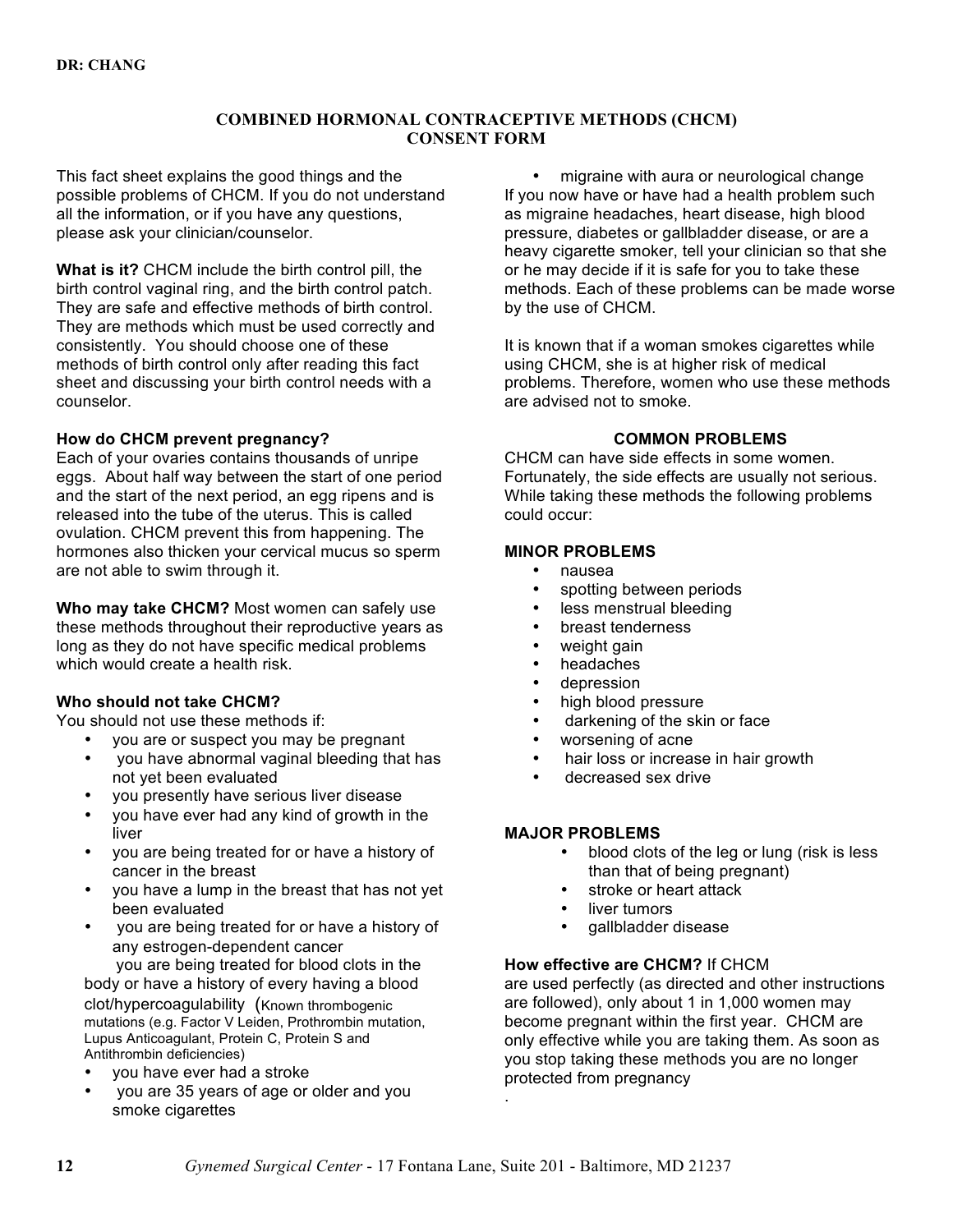## **DR: CHANG BENEFITS**

Many women experience the following benefits from using these methods:

- decreased menstrual cramps
- decreased menstrual bleeding
- more regular menstrual bleeding
- decreased pain at the time of ovulation
- improvement in acne
- less risk of developing ovarian and/or endometrial cancer
- less risk of developing benign breast tumor and/or ovarian cysts
- some women note a reduction in PMS

# **REPORT ANY NEW OR UNUSUAL MEDICAL PROBLEMS TO YOUR CLINICIAN RIGHT AWAY**

Other medical drawbacks and risks:

- Between 1% and 2% of women will not menstruate for 6 months or more after stopping CHCM. If you do not have your period, return to the clinic for a pregnancy test.
- If your periods are irregular prior to taking pills, they may again become irregular after you stop these methods.
- The estrogen hormone in these methods slightly decreases the quality and quantity of breast milk. Some experts advise against

# **Please read each of the listed items below.**

CHCM while breast feeding if other options are available.

Lack of protection against STDs. While CHCM are a highly-effective, convenient methods of birth control, they do not provide any protection against sexually transmitted infections such as gonorrhea, chlamydia, or HIV (the virus that causes AIDS). If you or any of your sexual partners have other partners, it is very important to use a latex condom every time you have sex in order to protect yourself against these infections.

# **PRECAUTIONS YOU SHOULD TAKE**

Tell any health care provider that you see that you are using CHCM.

When using these methods, you should call your clinic right away if you have any of the following:

- numbness or severe headaches which are not tension headaches and are not relieved with aspirin
- severe leg pain (calf or thigh; usually one leg)
- severe chest pains, shortness of breath eve problems; blurred vision, flashing lights, or blindness
- severe abdominal pain
- I understand the side effects, risks, and benefits in using combined hormonal contraceptives. I have also been explained other alternative methods of birth control.
- I have read the above statement about Combined Hormonal Contraceptive Methods and have had the opportunity to ask questions.

I wish to receive a combined hormonal contraceptive method.

 I understand the side effects and risks of using combined hormonal contraceptives while smoking and still request to receive CHCM.

# **Complete the spaces below.**

**Patient:** Date

Name (please print) example and signature signature signature

**Witness:** I was present when this form was orally explained, in detail, to this client. To the best of my knowledge and belief, this client understands the information contained in this form. If the client is a minor, I have assessed the client's conduct and sexual relationships and I believe the client to be a mature minor. Date  $\Box$ 

Signature: Amanda C. (Electronic Signature)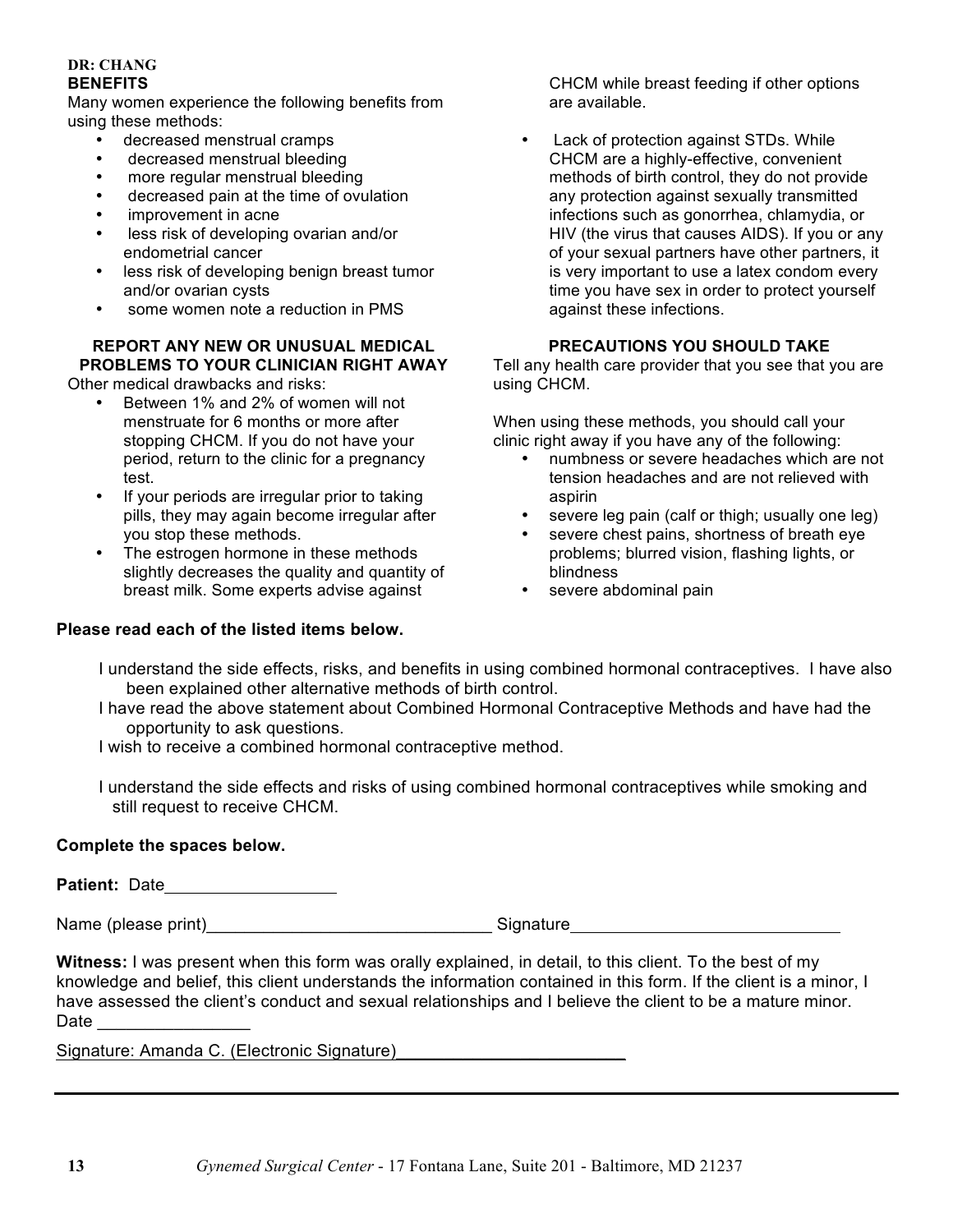# Gynemed Surgi-Center

NAME: \_\_\_\_\_\_\_\_\_\_\_\_\_\_\_\_\_\_\_\_\_\_\_\_\_\_\_\_\_\_\_\_\_\_\_\_\_\_\_\_\_\_ DATE: \_\_\_\_\_\_\_\_\_\_\_\_\_\_\_\_\_\_\_\_\_\_\_\_\_\_\_\_\_\_\_\_\_\_

**When you choose to end a pregnancy at Gynemed Surgical Center, we consider both you physical and emotional health. Your responses to these questions help us provide you with the best possible care. We reserve the right to postpone or refuse our services to patients not deemed prepared for the abortion.**

1) Please circle all words that describe how you feel:

Happy Sad Angry confident Guilty Scared

Confused Relieved Selfish Trapped Other \_\_\_\_\_\_\_\_\_

- 2) Are you sure of your decision to end this pregnancy?
- 3) What are the main reasons you have chosen to end this pregnancy?
- 4) Was this an easy or a difficult decision for you to make?
- 5) Have you discussed this decision with anyone? Have they been supportive?

Please check off the following items which concern you most today:

- Not sure of your decision to have an abortion
- 
- Is this confidential?
- \_\_\_ Is this going to hurt? Your relationship with your partner
- Your relationship with your family
- Will this affect future pregnancies?
- Possible complications
- Your religious beliefs or teachings
- How you will feel after the procedure

In accordance with Maryland state law, upon my request I have received a list of agencies which could offer me assistance if I wanted to maintain my pregnancy.

Patient Signature: <u>Date</u>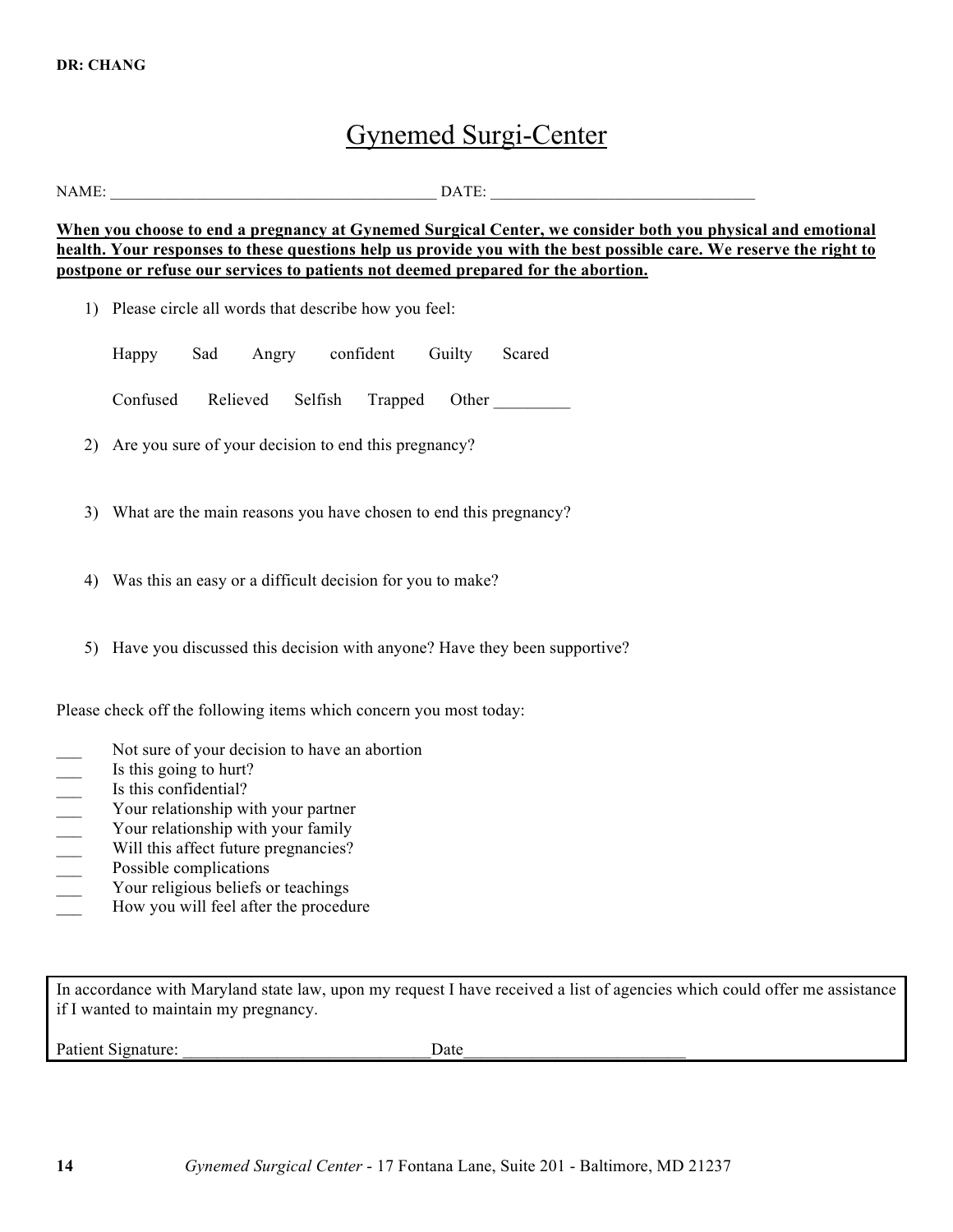## **ADDITONAL INFORMATION REGARDING THE TREATMENT OF EARLY PREGNANCY WITH MIFEPRISTONE**

Enclosed in this packet is additional information from the U.S Food and Drug Administration website regarding the use of Mifepristone for the termination of early pregnancy.

I, have read and understood the FDA advisory regarding deaths associated with the medical abortion

The FDA and the Provider of the Mifepristone have recommended 600 mg (#3 200 mg tablets) to be used for the termination of early pregnancy.

Since then, there have been sufficient studies that have proven that 200 mg of Mifepristone (#1 200 mg tablet) is just as effective as #3 tablets.

This will cut down on the cost of the procedure and the possible side effects associated with the medication. We recommend only #1 tablet (200 mg).

I, accept the modification of the dosage of Mifepristone as recommended above by Gynemed Surgical Center.

Patient Signature:

Date: \_\_\_\_\_\_\_\_\_\_\_\_\_\_\_\_\_\_\_\_\_\_\_\_\_\_\_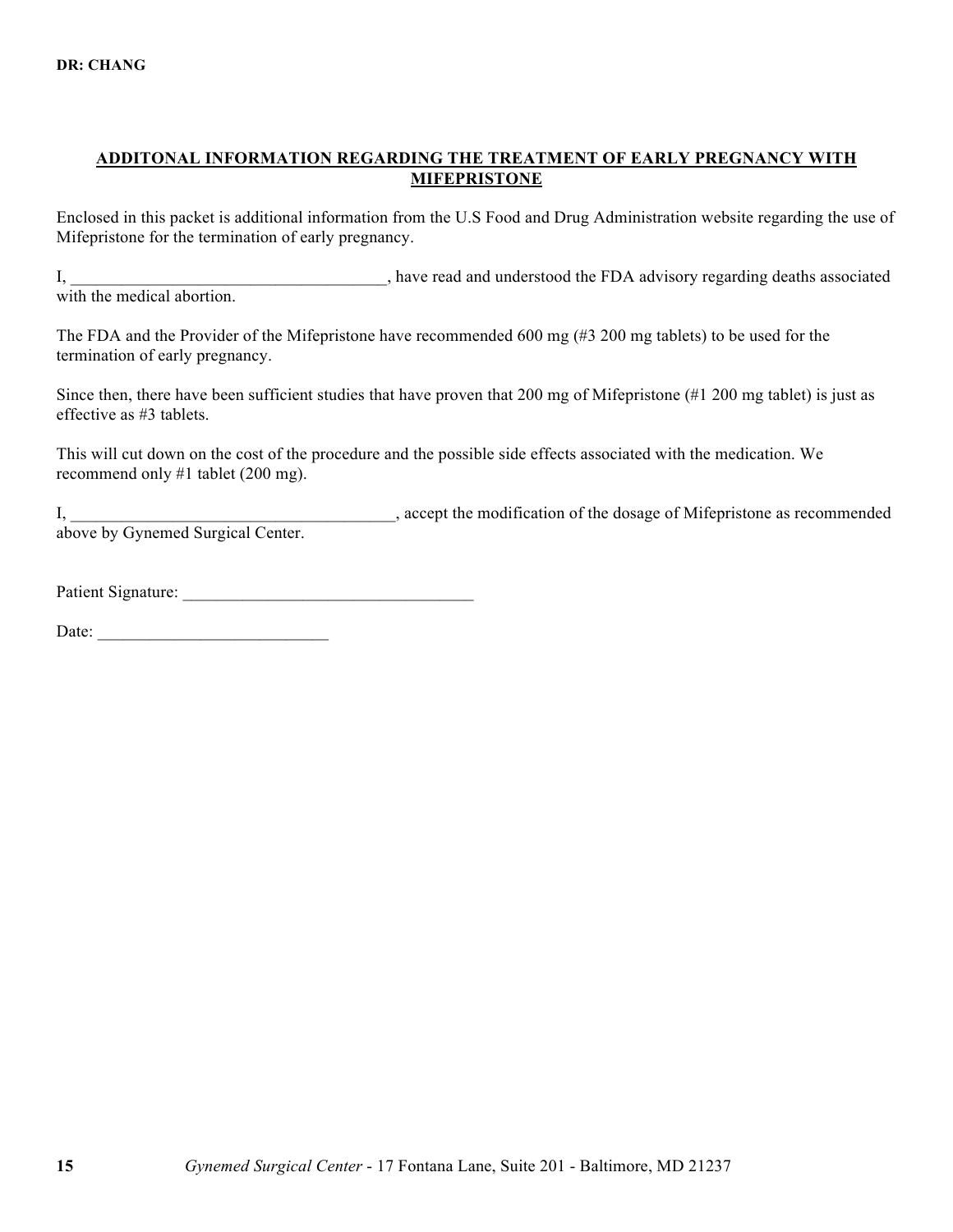Please mark the concerns you have today:

- \_\_\_\_ I don't understand how an abortion is done
- \_\_\_\_ I'm wondering how I'll feel after
- \_\_\_\_ I'm not sure of my decision
- \_\_\_\_ I'm worried about how to avoid getting pregnant again
- I'm afraid people will find out / judge me
- \_\_\_\_ I know I will regret the abortion
- \_\_\_\_ I'm worried I won't be able to get pregnant when I want to
- Will this hurt?
- \_\_\_\_ My relationship with my partner or family
- **EXECUTE:** Possible complications during and after the abortion
- I don't have anyone to talk to about it
- \_\_\_\_ Other: \_\_\_\_\_\_\_\_\_\_\_\_\_\_\_\_\_\_\_\_\_\_\_\_\_\_\_\_\_\_\_\_\_\_\_\_\_\_\_\_\_\_\_\_\_\_\_\_\_\_\_\_\_\_\_\_\_\_\_\_\_
- 1. Circle all the words that describe how you feel:

| Sad<br>Lost<br>Mean<br>Scared<br>Hungry                                          |  | Happy<br>Nervous<br>Comfortable Worried<br>Powerful<br>Relieved | Angry<br>Selfish<br>Relaxed<br>Numb | Trapped<br>Helpless<br>Nauseated<br>Ashamed<br>Guilty | Confident<br>Irresponsible<br>Disappointed<br>Resolved                |
|----------------------------------------------------------------------------------|--|-----------------------------------------------------------------|-------------------------------------|-------------------------------------------------------|-----------------------------------------------------------------------|
|                                                                                  |  |                                                                 |                                     |                                                       | 2. What is the name of the person who came with you today?            |
|                                                                                  |  |                                                                 |                                     |                                                       | 3. Was this decision difficult or easy for you?                       |
| 4. Whose decision is it for you to have this abortion?                           |  |                                                                 |                                     |                                                       |                                                                       |
| 5. Have you discussed this decision with anyone? If so, whom?                    |  |                                                                 |                                     |                                                       |                                                                       |
| 6. Does the man involved know about your decision? If so, is he supportive?      |  |                                                                 |                                     |                                                       |                                                                       |
| 7. What are your thoughts about ending this pregnancy? _________________________ |  |                                                                 |                                     |                                                       |                                                                       |
|                                                                                  |  |                                                                 |                                     |                                                       |                                                                       |
|                                                                                  |  |                                                                 |                                     |                                                       |                                                                       |
|                                                                                  |  |                                                                 |                                     |                                                       |                                                                       |
|                                                                                  |  |                                                                 |                                     |                                                       | 8. Have you had any difficult experiences with pregnancy in the past? |
|                                                                                  |  |                                                                 |                                     |                                                       |                                                                       |

 $\_$  , and the contribution of the contribution of the contribution of the contribution of  $\mathcal{L}_\text{max}$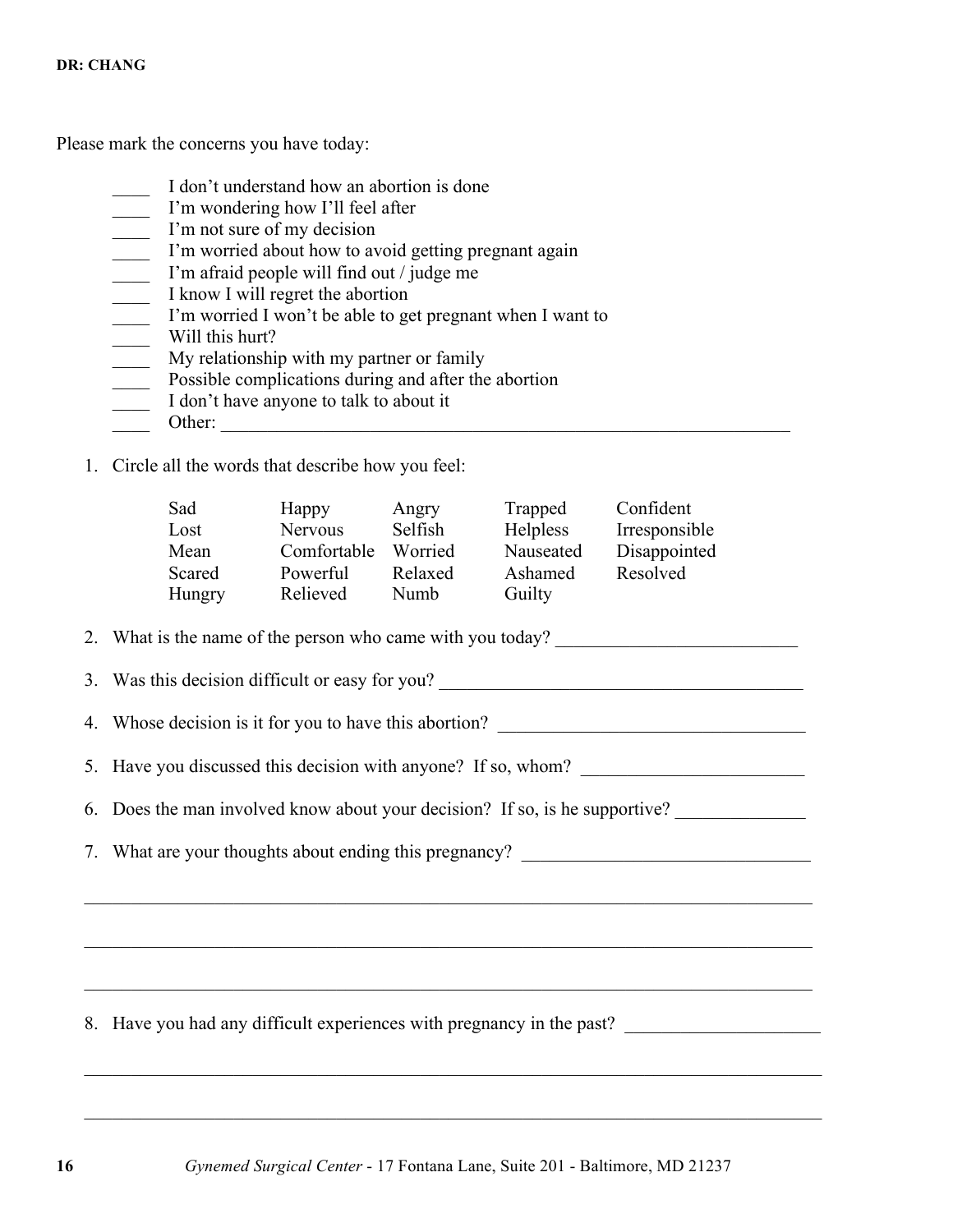|                             | You will fill this part out during individual counseling with your counselor:                                         |
|-----------------------------|-----------------------------------------------------------------------------------------------------------------------|
|                             | The following information has been discussed with the patient                                                         |
|                             | The patient has considered all her options: abortion, adoption, and giving birth                                      |
| confidence in that decision | The patient has made her own decision to have an abortion and expresses                                               |
|                             | We discussed the procedure, aftercare, and prescriptions                                                              |
|                             | We have discussed birth control methods                                                                               |
|                             | I, <i>Patient Signature</i> , have been informed of all the information listed above.                                 |
|                             | I, Counselor Signature entry have discussed the above information with the patient.                                   |
| <b>Counselor Notes:</b>     | <u> 1989 - Johann Barbara, martin amerikan basal dan berasal dan berasal dalam basal dalam basal dalam basal dala</u> |
|                             |                                                                                                                       |
|                             |                                                                                                                       |
|                             |                                                                                                                       |
|                             |                                                                                                                       |
|                             |                                                                                                                       |
|                             |                                                                                                                       |
|                             |                                                                                                                       |
|                             |                                                                                                                       |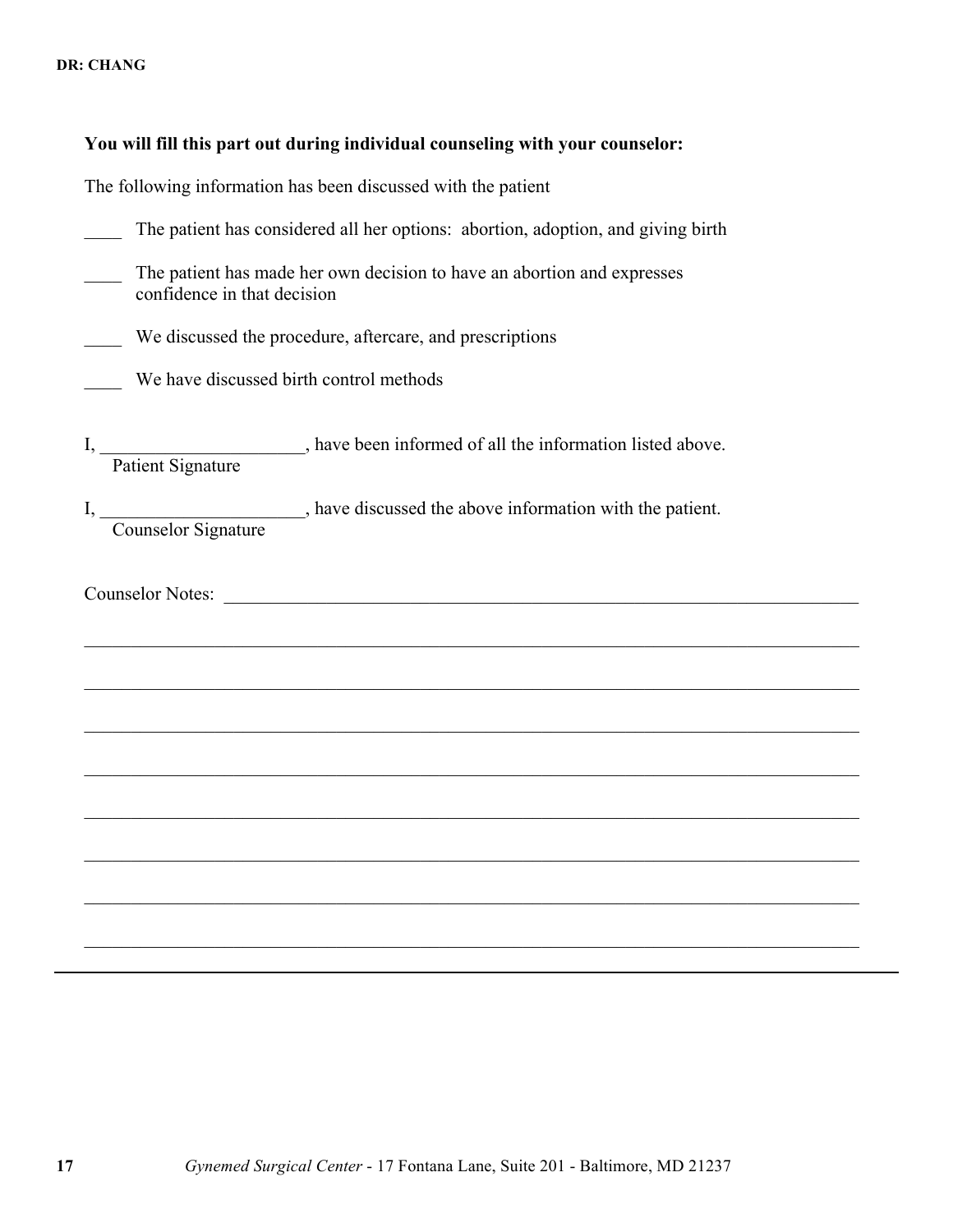# **HEALTH HISTORY**

# *Your complete and honest health history is necessary to provide you with the best medical care.*

# GENERAL HEALTH HISTORY (please explain all "yes" answers in the spaces provided)

| Have you ever had a reaction to anesthesia? NO YES                                                                       |  |  |  |
|--------------------------------------------------------------------------------------------------------------------------|--|--|--|
| Are you currently under treatment by any other doctor? NO YES                                                            |  |  |  |
| Are you taking methadone or suboxone? NO YES Dose                                                                        |  |  |  |
| Have you taken any prescription or any other drugs today or within the last week? NO YES                                 |  |  |  |
| Have you taken any muscle relaxers, sleeping pills, pain pills or anxiety medications in the last year? NO<br><b>YES</b> |  |  |  |
| If Yes, please list medication, how many taken and length of use:                                                        |  |  |  |
| Do you smoke? NO YES How many cigarettes per day? For how many years?                                                    |  |  |  |
| Do you consume alcohol? NO YES How many drinks per week?                                                                 |  |  |  |

# **Please CIRCLE if you have ever, in the past or present, had any of the following:**

| Anemia                                                                  | Epilepsy / Seizures         | Sickle Cell Disease        |
|-------------------------------------------------------------------------|-----------------------------|----------------------------|
| Asthma / Hay fever                                                      | <b>Emotional Problems</b>   | <b>Shortness of Breath</b> |
| Bladder / Kidney Infections                                             | Gall Bladder / Appendicitis | Stomach Pain / Ulcers      |
| <b>Bleeding Problems</b>                                                | <b>Frequent Headaches</b>   | Swollen Feet / Ankles      |
| <b>Blood Transfusion</b>                                                | <b>Heart Murmur</b>         | Surgery                    |
| Blood Clots / Phlebitis                                                 | Hepatitis / Jaundice        | <b>HIV/AIDS</b>            |
| Cancer                                                                  | <b>High Blood Pressure</b>  | Fainting / Dizzy Spells    |
| Chest Pain                                                              | Hospitalization             | Drug Abuse/ Addiction      |
| Diabetes                                                                | <b>Rheumatic Fever</b>      | Stroke                     |
| Do you have any other health conditions of which we should be aware? NO | <b>YES</b>                  |                            |
| If Yes, please describe:                                                |                             |                            |

# FAMILY HEALTH HISTORY

# **Please circle if any of your immediate family members (mother, father, brothers, and sisters) have ever had:**

| <b>Blood Clots</b> | Genetic problems           | High cholesterol |
|--------------------|----------------------------|------------------|
| Cancer             | Heart Attack/Heart disease | Osteoporosis     |
| Diabetes           | <b>High Blood Pressure</b> | Stroke           |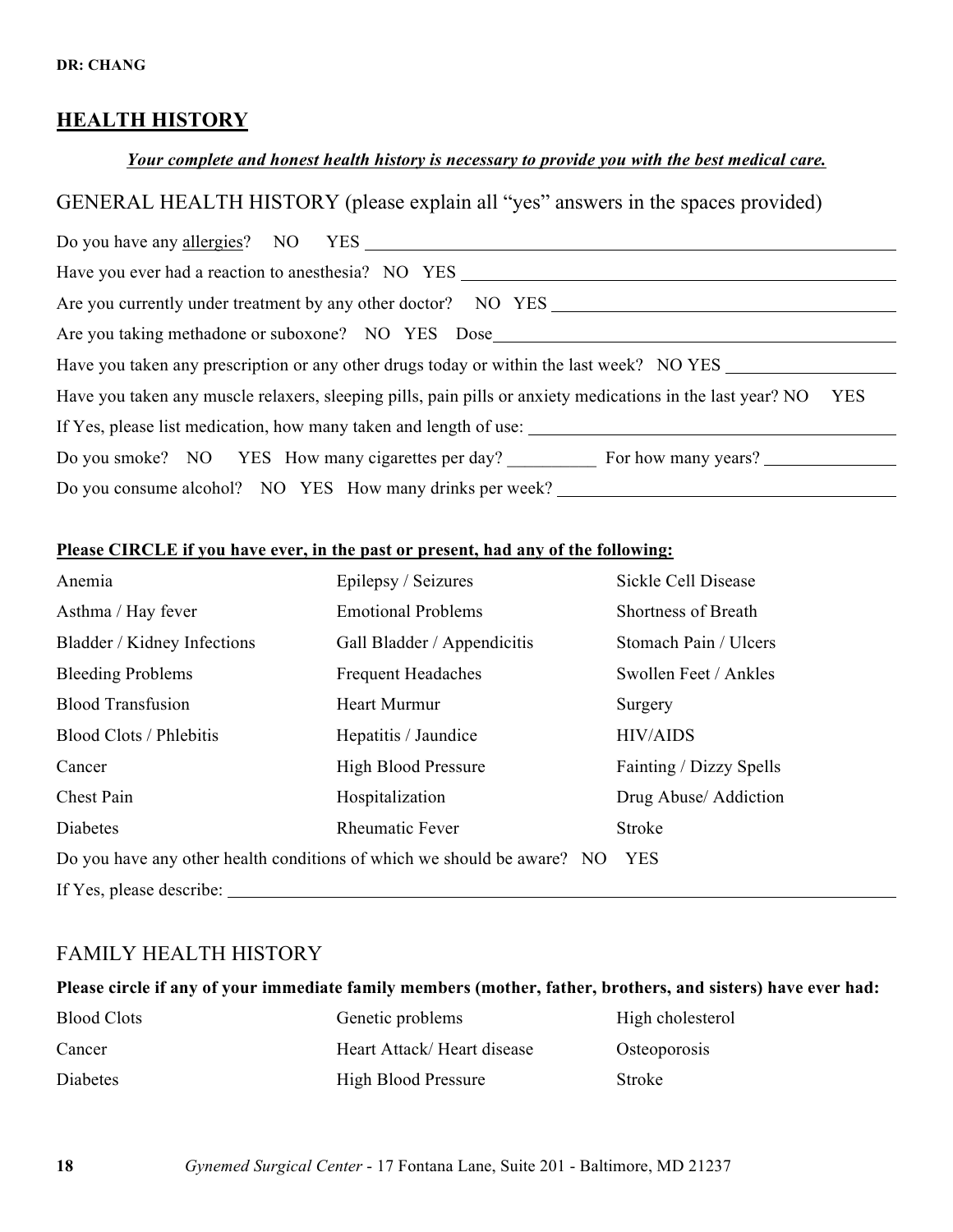# GYNECOLOGICAL HEALTH HISTORY

|                                                                         |                                                                                |  | Age of First Period: _____________ Are you periods regular? YES NO Days of Flow: ___________________           |  |  |  |
|-------------------------------------------------------------------------|--------------------------------------------------------------------------------|--|----------------------------------------------------------------------------------------------------------------|--|--|--|
|                                                                         |                                                                                |  | Cramps: None Mild Moderate Severe Relieved by:                                                                 |  |  |  |
|                                                                         | First Day of Last Menstrual Period: Normal? YES NO                             |  |                                                                                                                |  |  |  |
| Have you ever had an internal pelvic examination? YES NO                |                                                                                |  |                                                                                                                |  |  |  |
|                                                                         |                                                                                |  |                                                                                                                |  |  |  |
|                                                                         | Have you ever had an abnormal pap smear? NO YES When:<br>Treatment: Treatment: |  |                                                                                                                |  |  |  |
| Have you ever tested positive for a sexually transmitted infection? YES |                                                                                |  | NO.                                                                                                            |  |  |  |
|                                                                         |                                                                                |  | If yes, Please list the type of infection and when it occurred:                                                |  |  |  |
|                                                                         |                                                                                |  |                                                                                                                |  |  |  |
|                                                                         |                                                                                |  |                                                                                                                |  |  |  |
| PREGNANCY HISTORY                                                       |                                                                                |  |                                                                                                                |  |  |  |
|                                                                         |                                                                                |  |                                                                                                                |  |  |  |
|                                                                         |                                                                                |  | C-Sections? ______________________Month/Years____________Complications/Premature:__________________            |  |  |  |
|                                                                         |                                                                                |  | Number of miscarriages: ________ Month/Years: ________________________D&Cs? __________________________________ |  |  |  |
|                                                                         |                                                                                |  |                                                                                                                |  |  |  |
|                                                                         |                                                                                |  | Number of ectopic pregnancies: __________ Month/Years: __________ Rupture? _________________________           |  |  |  |
|                                                                         |                                                                                |  |                                                                                                                |  |  |  |
| <b>CONTRACEPTIVE HISTORY</b>                                            |                                                                                |  |                                                                                                                |  |  |  |
|                                                                         |                                                                                |  | Were you using contraception when you became pregnant this time? NO YES Type:                                  |  |  |  |
| Have you ever used any of the following birth control methods?          |                                                                                |  |                                                                                                                |  |  |  |
|                                                                         |                                                                                |  |                                                                                                                |  |  |  |
|                                                                         |                                                                                |  | Implanon/Norplant Mirena Paragard (copper IUD)                                                                 |  |  |  |
| Condoms                                                                 |                                                                                |  |                                                                                                                |  |  |  |
|                                                                         |                                                                                |  |                                                                                                                |  |  |  |
|                                                                         |                                                                                |  |                                                                                                                |  |  |  |
|                                                                         |                                                                                |  | What method of contraception do you plan to use in the future?                                                 |  |  |  |

*The patient's medical /surgical history reviewed by attending physician \_D.Chang MD (Electronic Signature)\_\_*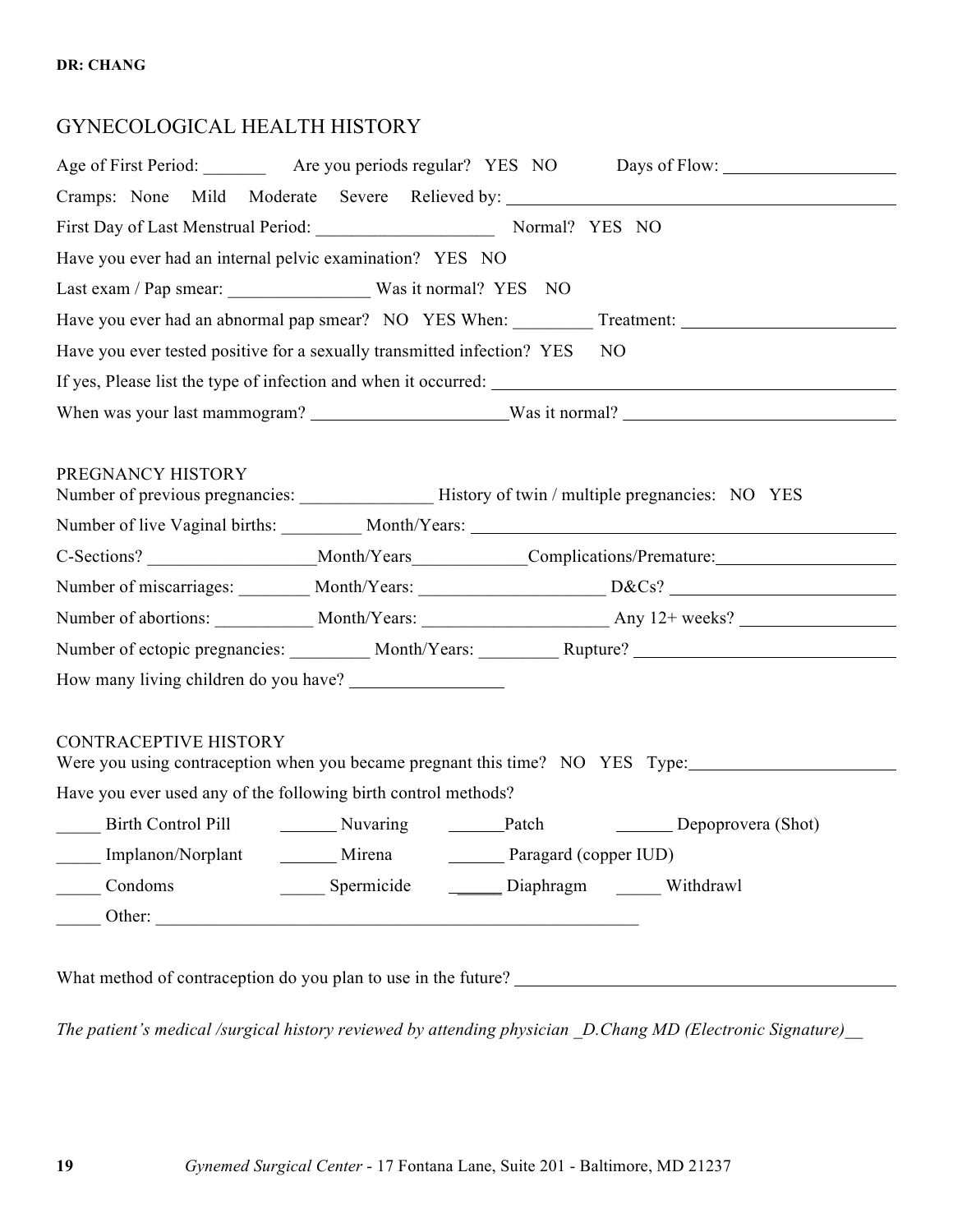# **Gynemed Surgical Center Medication Form**

INSTRUCTIONS: Please provide us with any and all information regarding your use of prescription drugs, over (OTC) medications (e.g. Tylenol, Advil), dietary supplements, eye drops, nasal sprays etc that you are using on either a long or short term basis. If you are not taking any prescription medications or OTC medications leave the space below blank. (Please write on the back if you need more room)

If you are allergic to any medications please list them here (including latex):

 $\circ$  I do not have any allergies to any medication that I am aware of

Please list medications that you take daily:

| Medication Name & | Route              | Frequency   | Last Dose Taken |
|-------------------|--------------------|-------------|-----------------|
| Dose              | (mouth, eyes, etc) | (How Often) | (Date & Time)   |
|                   |                    |             |                 |
|                   |                    |             |                 |
|                   |                    |             |                 |
|                   |                    |             |                 |
|                   |                    |             |                 |
|                   |                    |             |                 |
|                   |                    |             |                 |
|                   |                    |             |                 |

\_\_\_\_\_\_\_\_\_\_\_\_\_\_\_\_\_\_\_\_\_\_\_\_\_\_\_\_\_\_\_\_\_\_\_\_\_\_\_\_\_\_\_\_\_\_\_\_\_\_\_\_\_\_\_\_\_\_\_\_\_\_\_\_\_\_\_\_\_\_\_\_\_\_\_\_\_\_\_\_

Reconciliation of Medication List- FOR STAFF USE ONLY

#### $\Box$  Medications listed above are okay to take with medication given to you from Gynemed.

| <b>Medication Name &amp;</b><br>Route |                    | Frequency           | Last Dose Taken |
|---------------------------------------|--------------------|---------------------|-----------------|
| Dose                                  | (mouth, eyes, etc) | (How Often)         | (Date & Time)   |
| $\Box$ AMOXICILLIN 500 MG             | By mouth           | 3x daily for 7 days | N/A             |
|                                       |                    |                     |                 |
|                                       |                    |                     |                 |
|                                       |                    |                     |                 |
|                                       |                    |                     |                 |
|                                       |                    |                     |                 |
|                                       |                    |                     |                 |
|                                       |                    |                     |                 |
|                                       |                    |                     |                 |
|                                       |                    |                     |                 |

| Patient Signature:                                    | Date: |
|-------------------------------------------------------|-------|
|                                                       |       |
| Staff Signature: Amanda C.(Electronic Signature)      | Date: |
|                                                       |       |
| Physician Signature: DChang MD (Electronic Signature) | Date: |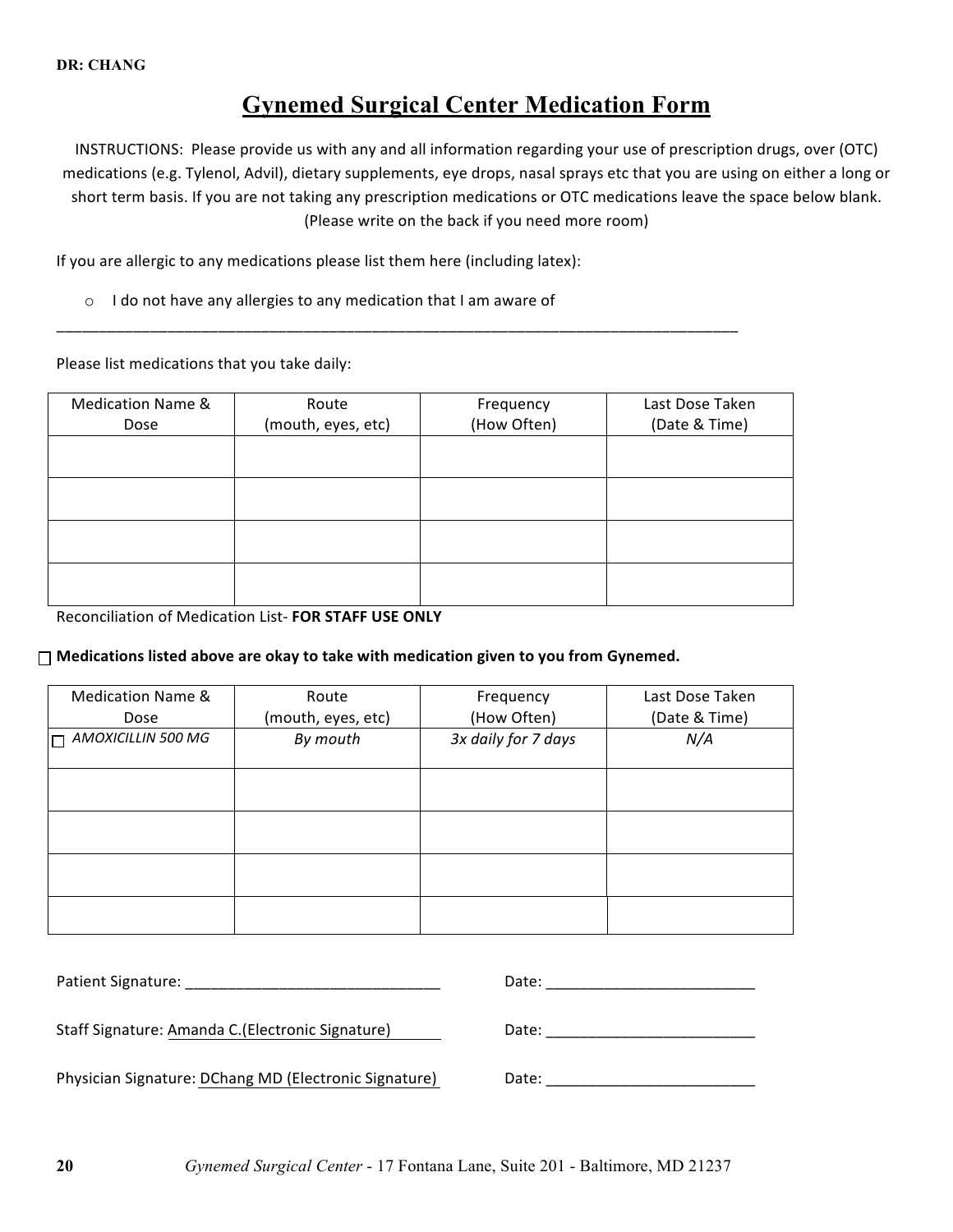# Gynemed Surgical Center Patient Follow-Up Information Form

The purpose of this form is to help us keep track of our patients after their procedure here in our office. Please provide the information listed below so that we may contact you in the coming days regarding your recovery. If you visit the hospital for any reason regarding your procedure, please inform our staff when they call so we may update our records (we may request copies of your hospital report). In the event you visit the hospital after we have the chance to talk with you, we would appreciate it if you still called and notified our office. If you have any questions please talk to any one of our staff. Thank you.

| First Name:                                                                           | Last Name:     |  |
|---------------------------------------------------------------------------------------|----------------|--|
| Date of Procedure:                                                                    |                |  |
| Date of Birth:                                                                        |                |  |
| Are you having a surgical or medical ("Termination Pill") procedure? Surgical Medical |                |  |
| Last four Social Security numbers (for security and patient verification purposes):   |                |  |
|                                                                                       |                |  |
| Is it okay to leave a message if needed? Yes                                          | N <sub>0</sub> |  |

Although adverse incidents are rare following an abortion procedure, it is our goal to follow up with you personally to make sure that all of your healthcare needs are met. To ensure your health and safety, it is VERY IMPORTANT to schedule a follow up appointment as soon as possible if you have not already done so. Thank you very much for choosing *Gynemed Surgical Center* for your healthcare needs. We understand the importance and need for quality women's health care and strive to provide you with just that and more.